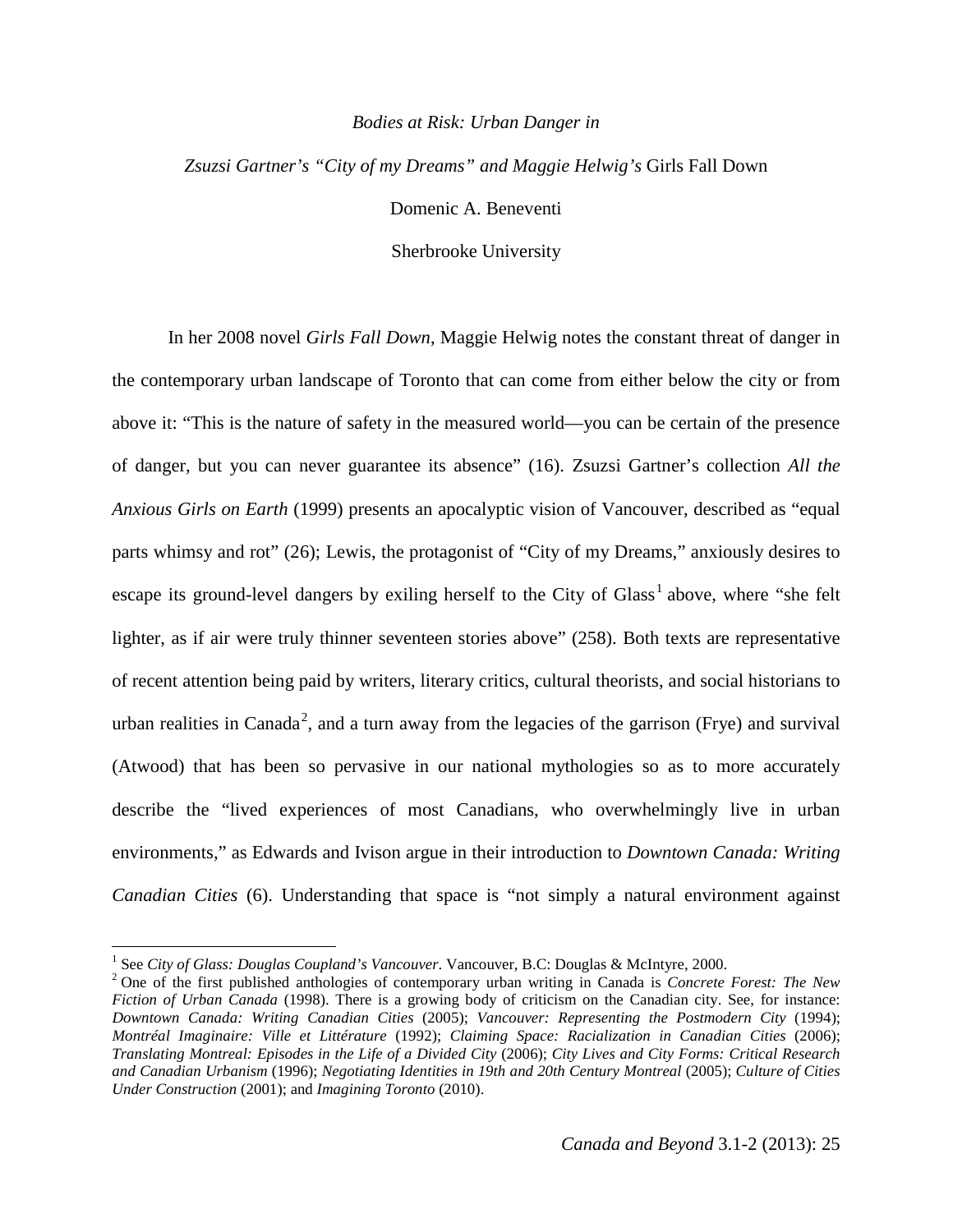which we struggle or onto which we impose ourselves, but is rather something that we play an active role in producing and shaping" (Edwards and Ivison 5), this essay will examine how space is produced *by* and is productive *of* urban bodies and, more specifically, the marginalized urban bodies of women and the homeless. In the following pages, I will examine the representation of Vancouver and Toronto from the point of view of its most marginalized dwellers. Gartner and Helwig's texts are representative of recent fictionalizations of Canadian urban spaces that not only highlight diversities of class, ethnicity, and gender, but also show how Canadian cities are increasingly linked to global locations, becoming vectors in the migrations of capital, labour, and media. They show that the Canadian city is "simultaneously the product of regional, national, and global factors, [...] and as such provides us with the grounds for a literature and a criticism that can engage with the global without losing sight of the local" (Edwards & Ivison 6). In this endeavour, I will draw upon human geography, feminist critique, and considerations of class in order to show the complex interfaces between bodies, the material city, and the socio-economic forces that shape and give them meaning.

*All the Anxious Girls on Earth*, published in 2000, transforms the "intolerable anxiety" of Atwood's wilderness and cultural survival into an apocalyptic but engaged vision of contemporary urban life in Canada, as Sherie Posesorski suggests in an interview conducted in 2012 in which Gartner admits "my characters do things. They get out there after going through grotesque tragedies and awful experiences. They don't just sit there at the kitchen table, looking out at the ice floe, saying, my life is doomed. Their anxiety is a positive energy force" (Posesorski). Gartner's work as a journalist, editor and cultural observer is evident in the attention paid to both the banal and the extraordinary in Canadian cities. As Ginny Ratsoy observes in a review of the collection, "Gartner's fiction, set in fin de millennium urban Canada,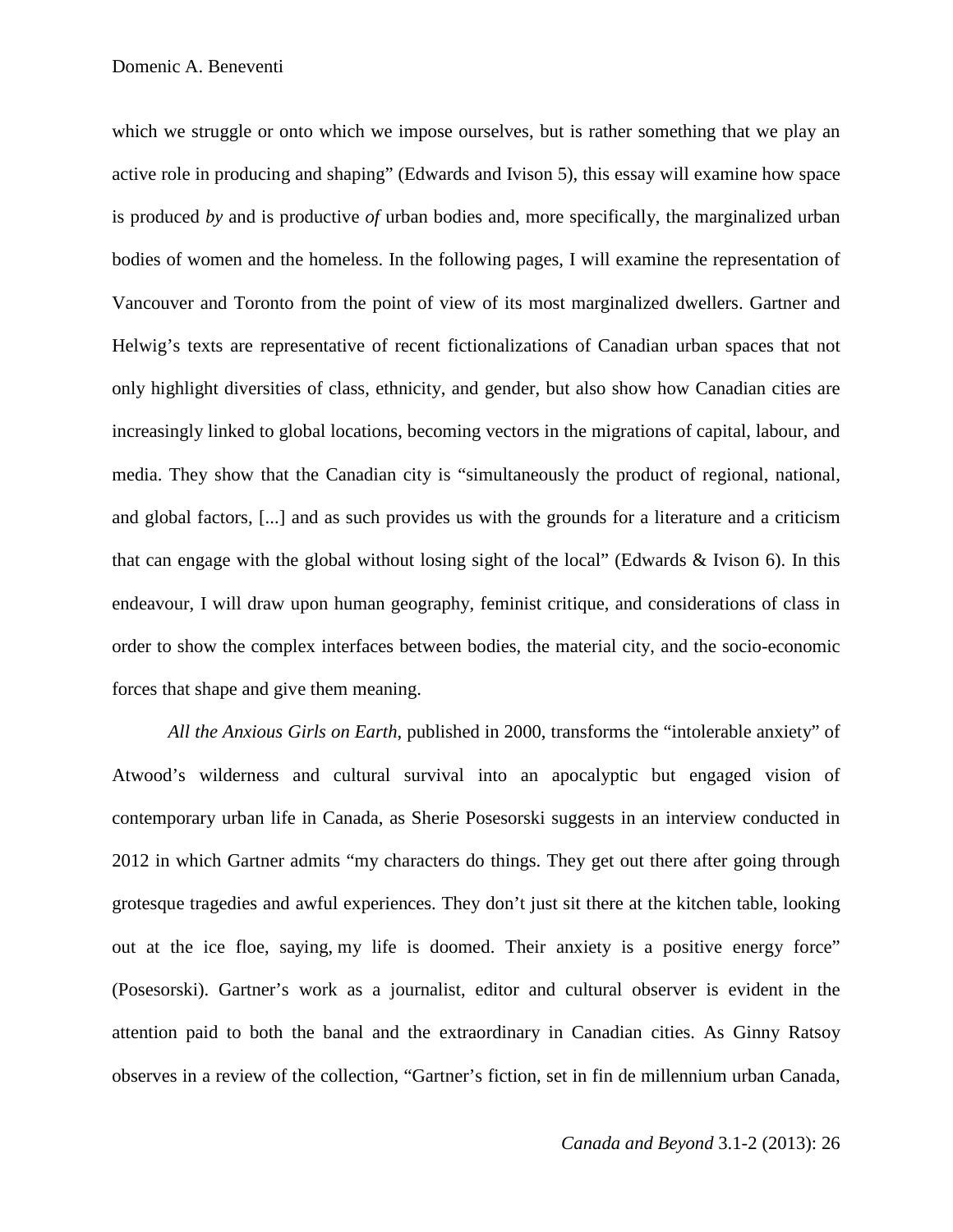foregrounds this 'real world' interest in a fascination with both consumer goods and media pervasiveness. [...] the distinctiveness of the cities that Gartner limns is not elided. Hers is not a homogeneous culture; indeed, her narratives evince an acute consciousness of, even a preoccupation with, the specificity of place" (86). Gartner's writing style suggests an ironic, darkly humorous critique of urban life, and, in the story being considered here, of a city that sees itself as an environmentally responsible, socially conscientious global citizen, but one that repeatedly turns away from its own dark underbelly. If Gartner's urban fiction demonstrates a parodic and ironic distance that demands "recognition of complicity" (Hutcheon 66), Helwig's novel blends traditional urban-realist criticism with a similar vision of atrophied social and urban order, if not outright dystopic nightmare. Recognizing that "the contemporary urban experience is not a subject that dominates Canadian fiction," in his review of *Girls Fall Down*, Steven W. Beattie suggests that as a politicized writer, Helwig is "adept at capturing the peculiar post-9/11 psyche that admits a kind of pervasive paranoia about the urban environment, which can suddenly seem a seething cauldron of threat and danger without reason or basis" (36). In an interview conducted in 2012, the author explains her double-edged vision of Canada's largest city:

I think you could tell a story about fear and disease and gender and how a city operates, and set that story anywhere, but it would play out differently. This novel is how I imagine those things playing out in Toronto as its own particular self, with its slightly chill restraint and careful politeness, its specific negotiations around race and class and culture, its specific ways of half-acknowledging and half-erasing extreme poverty and homelessness, its specific relationship with mental illness and marginalization.<sup>[3](#page-2-0)</sup>

Both Helwig and Gartner, I will suggest, envision the Canadian city as a landscape of danger, toxicity, and source of corporeal pollution—particularly in terms of marginalized subjects such

<span id="page-2-0"></span>

 <sup>3</sup> "Maggie Helwig's *Girls Fall Down* named <sup>2012</sup> One Book: Toronto."

[http://49thshelf.com/Blog/2012/02/21/Maggie-Helwig-s-Girls-Fall-Down-named-2012-One-Book-Toronto-author](http://49thshelf.com/blog/2012/02/21/maggie-helwig-s-girls-fall-down-named-2012-one-book-toronto-author-interview)[interview](http://49thshelf.com/blog/2012/02/21/maggie-helwig-s-girls-fall-down-named-2012-one-book-toronto-author-interview)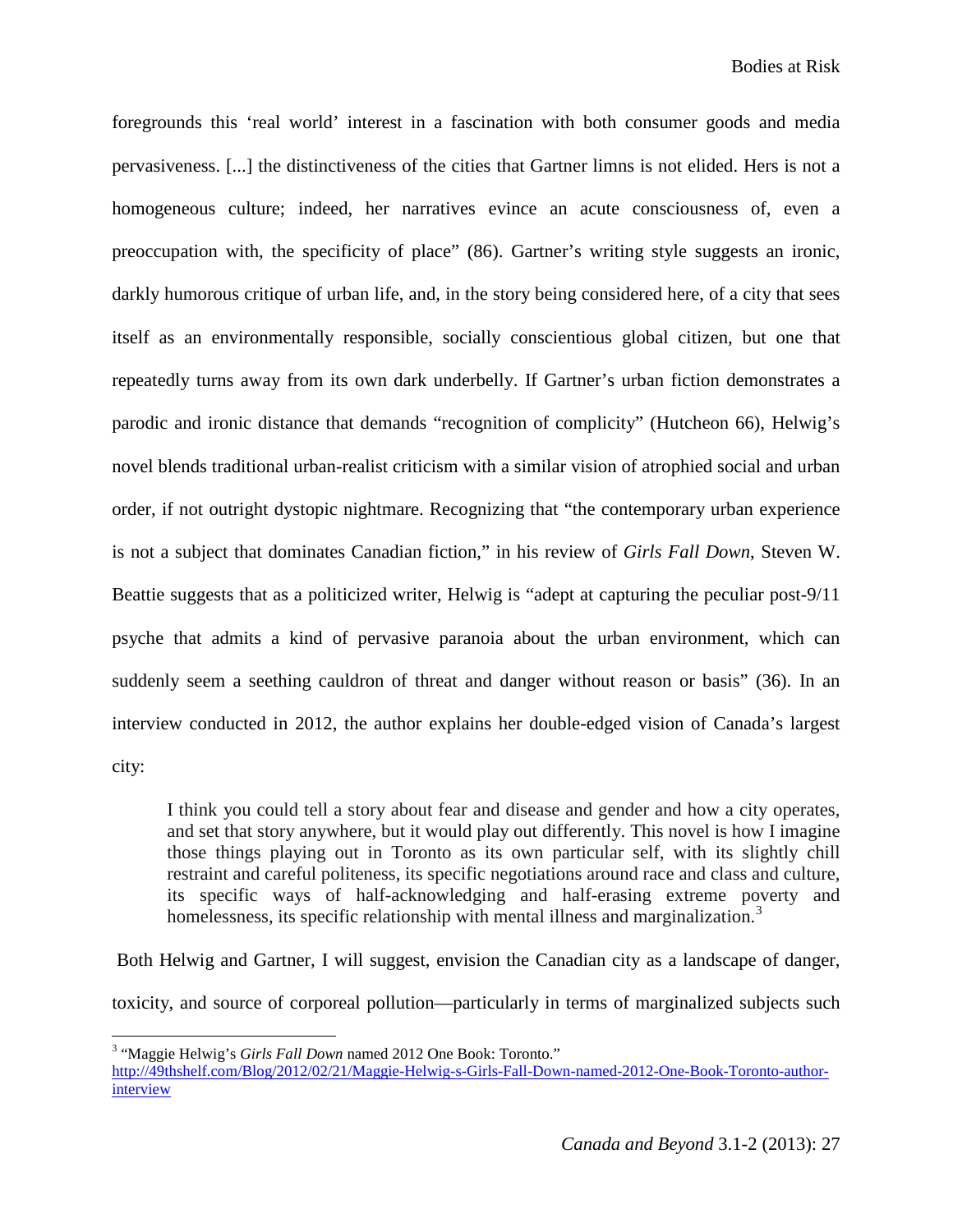as the poor, the homeless, prostitutes, and supposedly fragile women in urban spaces. If in traditional narrative accounts of the modern city women in public spaces were often seen as potential victims of male forms of subjecthood, control, and even aggression, in these contemporary works, the material city seemingly penetrates the female body with pollutants poisons, dirt, and urban detritus, but also the moral and psychological pollution that often accompanies sex work, drug addiction, and vagrancy.

Doreen Massey has demonstrated how the rise of industrial capitalism in the  $19<sup>th</sup>$  century gave rise to increasingly gender-specific spaces of activity, arguing that "the social and spatial organization of work" was crucial to the naturalization of forms of dwelling for men and women: "Place and gender are interrelated: that is, in their very construction as culturally specific ideas in terms both of the conceptual nature of that construction and of its substantive content—and in the overlapping and interplaying of the sets of characteristics and connotations with which each is associated" (2). Public and private spaces were and continue to be coded differently, and expectations around the permissible and the subversive in each context has been clearly delineated by the organization of physical, symbolic, and psychic spaces in accordance with a patriarchal vision of capitalism and its social hierarchies. The spatial mobility of male and female bodies connote different things; in males, conquest, industry, rationalization, the transformation of material resources and spaces into forms of wealth; in women, spatial mobility connotes transgression and subversion of spatial expectations in both public and private spheres. This binary spatial articulation extends to descriptions of bodies themselves, as male corporeality is denied or put under erasure in the aim of equating the male with the rational, with the intellect—with transforming the world through productive activities, while the female body is represented as passive receptacle—as something acted upon rather than something which acts.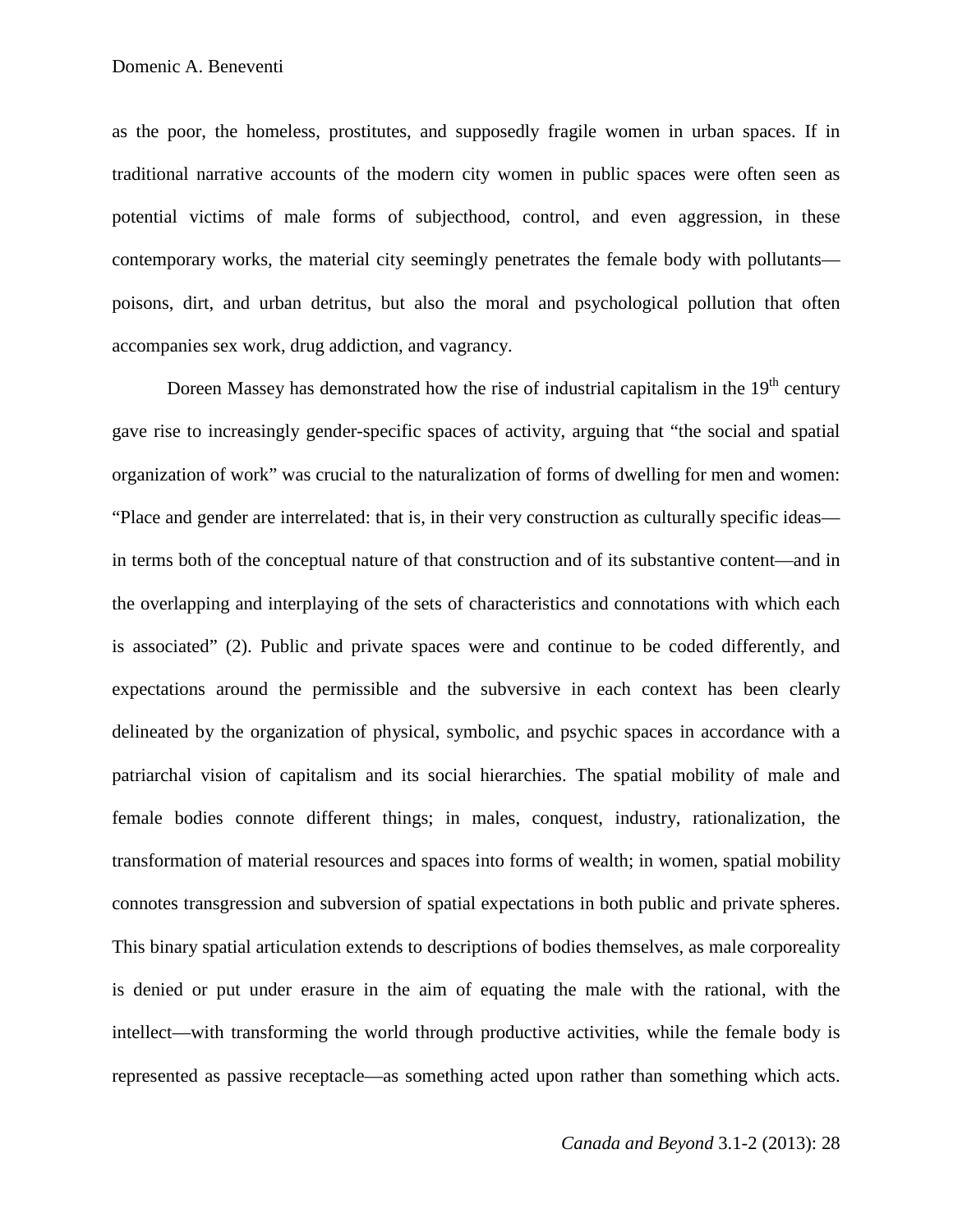As Elizabeth Grosz suggests, "the body has been and is still closely associated with women and the feminine, whereas the mind remains associatively and implicitly connected to men and the masculine" (*Space* 32). What then, one may ask, is the relationship between the body and the city? In "Body Politic and Political Bodies," Grosz argues that there are two traditional conceptions of the relationship between bodies and the city: the city is either a "projection, reflection, or product of bodies" in whereby "bodies are conceived in naturalistic terms, predating the city, the cause and motivation for their design and construction," or obversely, as "a kind of parallelism or isomorphism" wherein bodies and cities are seen as "as analogues, congruent counterparts in which the features, organization, and characteristics of one are reflected in the other." These two models are inadequate, argues Grosz, for the relation between cities and bodies are neither "causal nor representational" but are more akin to what she defines as an interface:

a model of the relations between bodies and cities which sees them, not as megalithic total entities, distinct identities, but as assemblages or collections of parts, capable of crossing the thresholds between substances to form linkages, machines, provisional and often temporary sub- or microgroupings. [… A] fundamentally disunified series of systems and interconnections, a series of disparate flows, energies, events or entities and spaces, brought together or drawn apart in more or less temporary alignments. (Kindle 1.24)

This mutual shaping of urban form and bodily flesh is true not only in terms of the diverse forms of affect, desire, and visual experiences of the city as they are mediated by the demands of capitalism, the movement of crowds, and the ever-changing networks of publics and counter-publics<sup>[4](#page-4-0)</sup>, but also in the ways in which the built environment channels bodies into spaces of

<span id="page-4-0"></span> <sup>4</sup> In *Publics and Counterpublics*, Michael Warner argues that counterpublics are, by definition, "formed by their conflict with the norms and contexts of their cultural environment, and this context of domination inevitably entails distortion. Mass publics and counterpublics, in other words, are both damaged forms of publicness, just as gender and sexuality are, in this culture, damaged forms of privacy" (63). Counterpublics are in effect forms of public engagement, speech acts by disenfranchised communities who have been excluded from public discourse.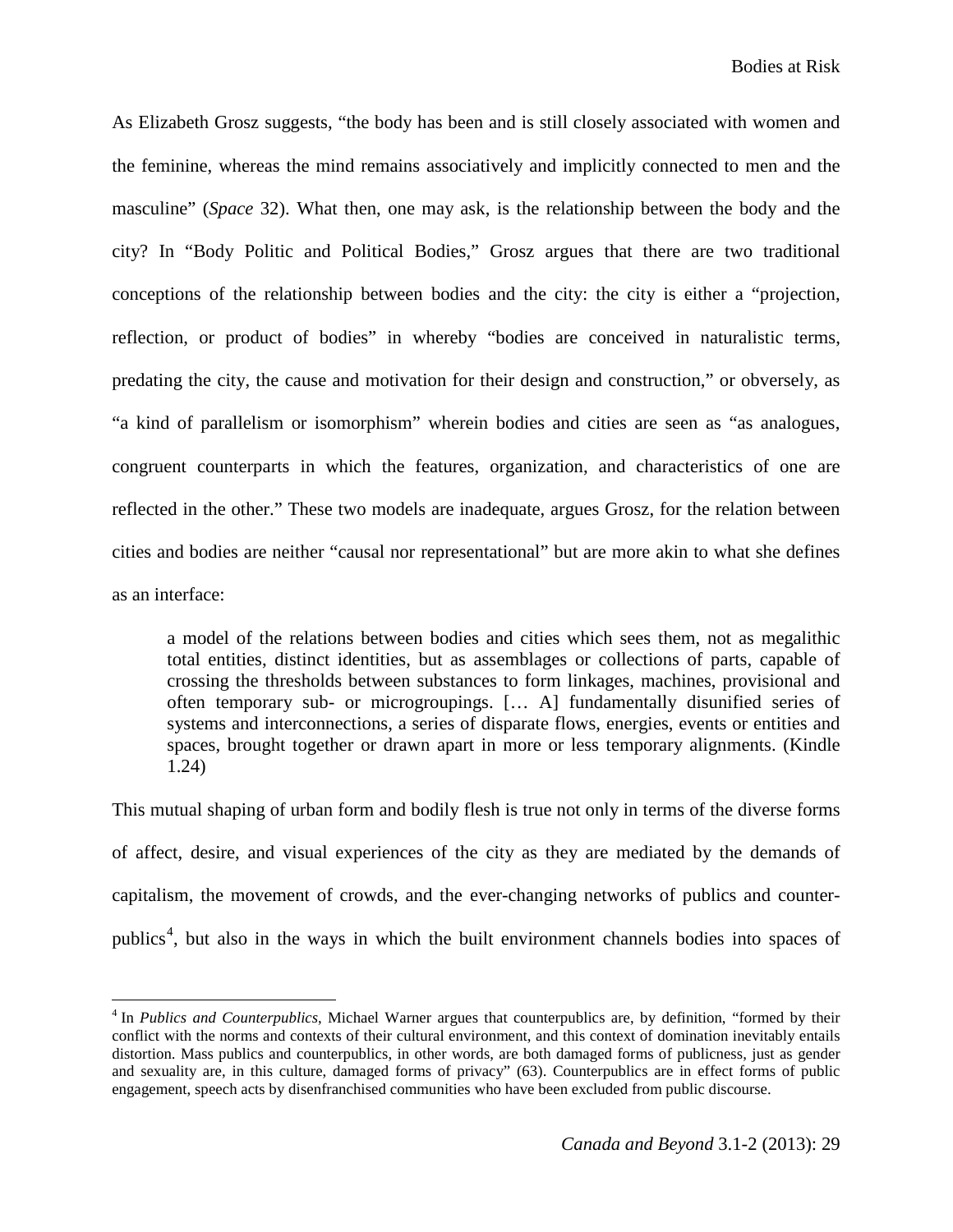work, leisure, and domesticity. In this re-articulation of both bodies and spaces, Grosz tackles the problematic issue of boundary creation, the "lure of binarism" (Soja qtd. in Sibley) that is the "urge to sort and divide into simplified categories which still contributes significantly to the shaping of social space" (239). Gail Weiss similarly argues against such simplistic spatial binaries, arguing that the city unites the built environment and the bodies of its inhabitants in a dynamic of doing and undoing of meanings, activities, and potentialities, thereby subverting the naturalization of both bodies and spaces. She suggests that the city "unifies, weaving together disparate gestures, movements, bodies, and situations into a dynamic fabric of meaning that must be continually reworked, made and unmade" (Kindle 1.30). This is especially true in terms of how bodies "out of place" are coded as undesirable—as forms of danger and pollution to the fantasy of the well-ordered city, but obversely, how the spaces of leisure and consumption become sources of danger to marginalized subjects. Helwig's novel shows how the city is a collection of parts and inter-related systems that incorporate both physical structures—Toronto's underground subway system and its ravines—with bodily populations (the individual, the crowd, and hidden homeless traversing the city in unseen paths and networks). Concomitant with an experience of the city as a source of danger and defilement is the sense of material, psychological, and moral "fallenness"—spatially represented in the ravines where the socially fallen take shelter, or in the streets of Vancouver's notorious Downtown Eastside, where homeless squatters and vagrants endlessly shuffle along its streets seeking out their next meal. Jennifer Bonnell argues that "a connection exists […] between perceptions of the river valley as a marginal space at the edge of the city and its function as a repository for marginalized people" (2).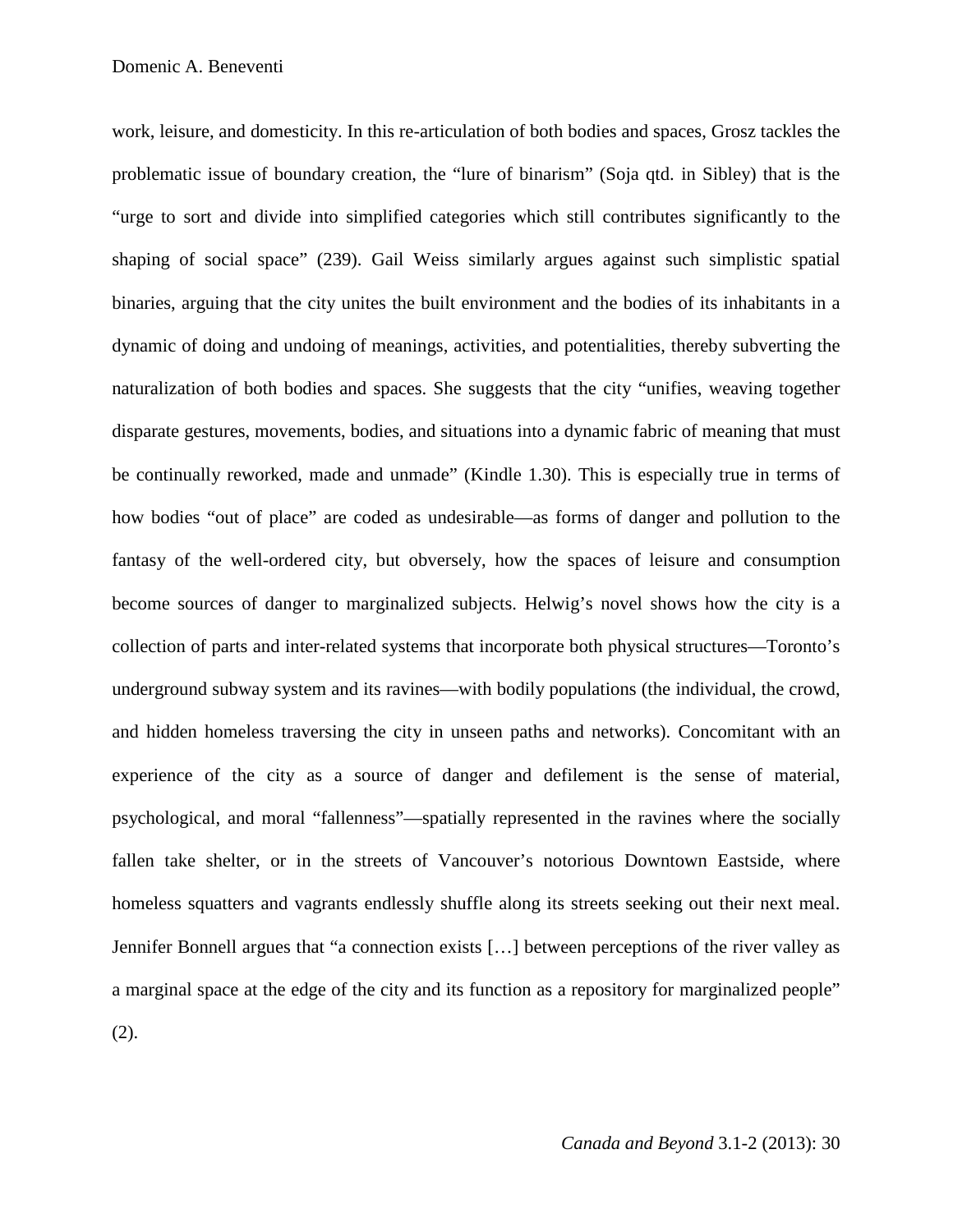Much recent critical work has examined the importance of physical and moral pollution and how it has shaped (often by its very omission in discourse), societal structures, institutions, and psychological and embodied constructions of self and community throughout history. Beginning with studies of the rules, interdictions, and rituals around food, the body, and sexuality in "primitive" societies and in religious texts, notions of the pure and the impure come to define activities, places, and individuals through their symbolic inclusion and exclusion. In *Purity and Danger*, Mary Douglas argues "pollution ideas relate to social life. [...] some pollutions are used as analogies for expressing a general view of the social order" (3). Dirt does not exist in and of itself, but is deemed so because it is simply matter out of place: "it exists in the eye of the beholder. [...] Where there is dirt there is system. Dirt is a by-product of a systemic ordering and classification of matter, insofar as ordering involves rejecting inappropriate elements" (44). The dirty, the abject, the sullied, refuse, detritus—all suggest a categorical separation between the desirable and the undesirable—whether in terms of physical matter (bodily excretions, the waste products of industrial production, and unwanted populations) or in terms of their psychological or symbolic associations. In *Filth: Dirt, Disgust, and Modern Life*, Cohen and Johnson show how residual matter—its uses, management, and cultural representation—has shaped everything from urban design, social housing, economic policy, and imperial expansion and management since the beginnings of industrialization and urbanization in 19th century Europe. Building upon the work of Douglas on the pure and the defiled, Kristeva's conception of psychological abjection, and Stallybrass and White's theorization of the transgressive possibilities of the proper and improper in high and low distinctions of social class, Cohen and Johnson argue that the ascription of impurity on individuals and whole populations (working class or colonial subjects, for instance) allows a privileged ruling class to exclude, both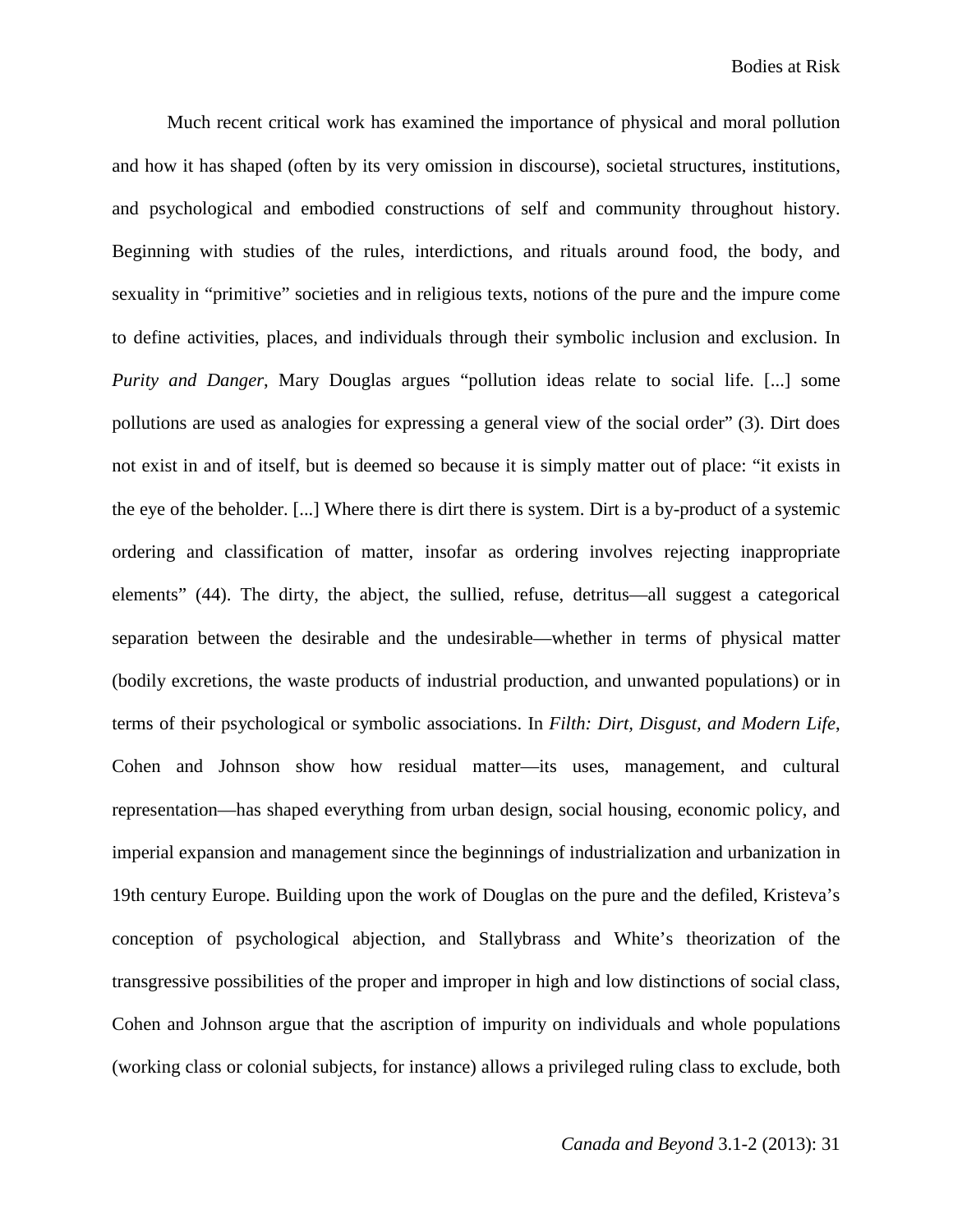materially and symbolically, that which it deems dirty or defiled, showing "the bourgeois 'obsession' with filthiness and stench, embodied in health campaigns and the miasma theory of infection, both as a justification for surveillance and control of the poor and as a means of consolidating bourgeois identity itself (by endlessly repudiating its denigrated other)" (xx). But Cohen and Johnson offer up a liberatory politics of filth in suggesting that the re-valorization of abject materials and populations may provide a counter-discourse to the "clean" ordering of the city: "[filth] can serve as a resource and a rallying point for the organization of new types of community—even if it is a community bound in its abjection" (xxiv).<sup>[5](#page-7-0)</sup> In the literature of poverty and homelessness, we often see this counter-discursive and subversive re-valorization of the unclean and the cast-off as forms of resistance to spatial and social hierarchies.

The work of Gartner and Helwig show that contemporary Canadian cities are not always the well-ordered safe havens we imagine them to be, but are rather complex, multilayered spaces of risk, bodily danger, economic dispossession, and social alienation. Gartner's "City of My Dreams" evokes the environment of millennial malaise and panic just before the year 2000, instigated by fears that computer systems would stop functioning and global catastrophe would ensue. There is a "distinct layer of worry" throughout the city: "global warming, El Nino, the next ice age, […] cattle hormones, keloid earth, growth fatigue, mutant minerals […]. The beaches seemed dirtier too. E-coli counts rose and people went into the water at their own risk" (249). Gartner's Vancouver is a city of hip yet empty globalized culture, deluded artists, and nature "fascists," according to Lewis, its protagonist, who experiences alienation and urban panic in the uneasy conjunction of the vertical city's sleek condo towers that "defy the landscape" and the urban grit of the city's streets below. Vancouver is the postmodern city par excellence—both

<span id="page-7-0"></span> <sup>5</sup> See for instance: DePastino, Todd. *Citizen Hobo: How <sup>a</sup> Century of Homelessness Shaped America* (2003).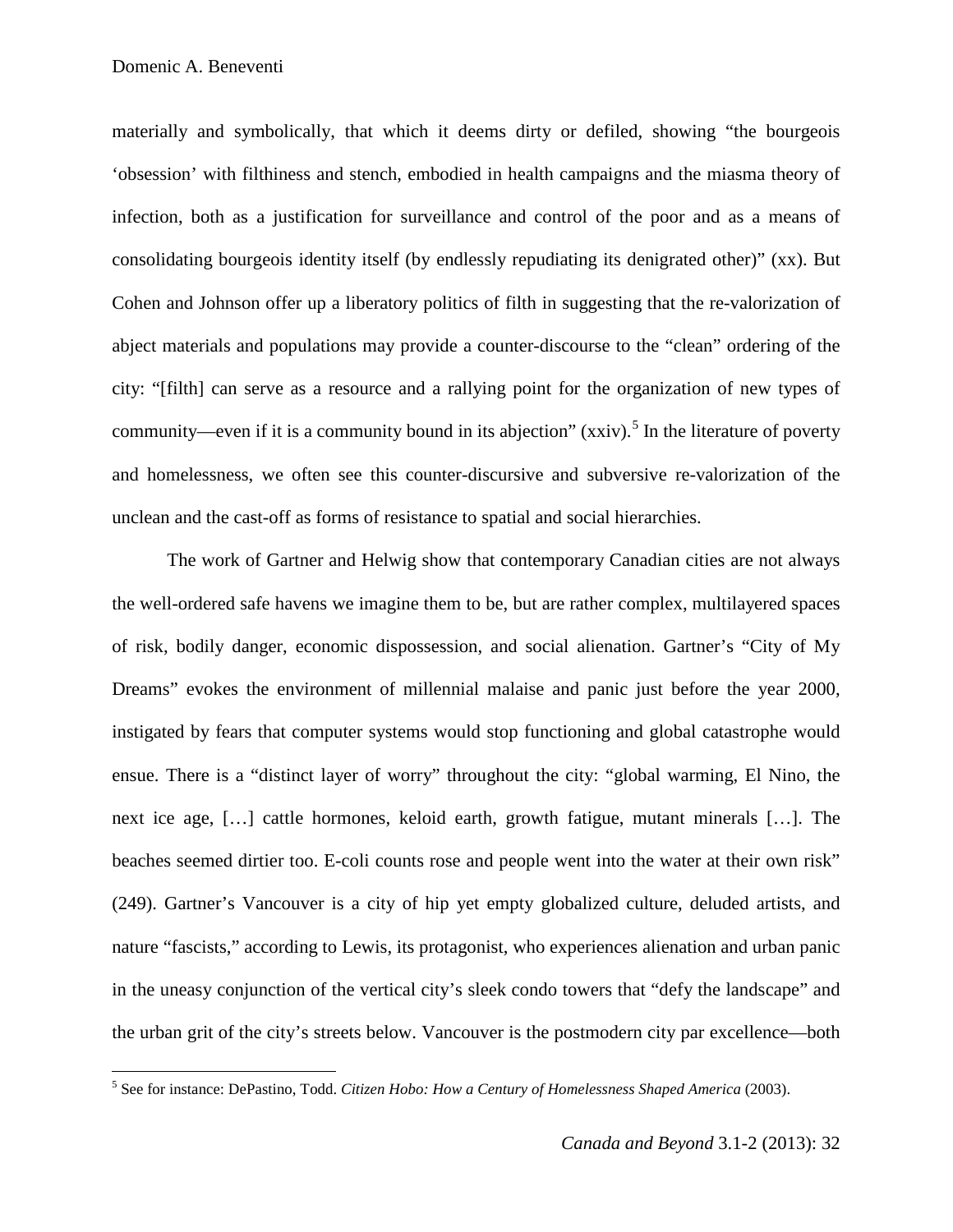non-place<sup>[6](#page-8-0)</sup> and everyplace, a city of transit that sits at the edge of the continent and stands in for all other cities, as Douglas Coupland and other have remarked. In his introduction to *Vancouver: The Postmodern City*, Paul Delany argues that "the rapid change and growth of this city have always been the product of external forces: Vancouver has been discovered, developed colonised, some would say—by global migrations and shifts of capital" (1). This is not to say that the populations, capital, culture, and mediated images that flow into this city on the edge of the continent does not sediment into a sense of the "distinctiveness of the local experience" (Delaney 1), but, as can be seen in Gartner's story, this "belatedness" creates a sense of dislocation, alienation, and ironic distancing from a city characterized by "excessive openness to movements that originated elsewhere" (1). The writing that comes out of Vancouver reflects the city's stark contrasts: colonial settler outpost ensconced in magnificent natural settings (Wilson), a city built by the promises of prospecting in the early 19th c. and of real-estate speculation in the 20th, but also a city divided by a racialized topography<sup>[7](#page-8-1)</sup>, rendered infamous for its homeless "problem"<sup>[8](#page-8-2)</sup>. It is also a city constantly under construction, as neo-liberalism's unfettered advances claims ever-more spaces for development and market capitalization. As David Harvey has noted, this makes it increasingly difficult for ordinary citizens to defend their "right to the city," since the forces of market-oriented gentrification and neo-liberal governance have led to the rampant privatization of public spaces.

For Gartner, Vancouver is a city divided between an urban elite who occupy safe, clean spaces high above the streets and those who dwell below, exposed to all manner of urban

<span id="page-8-0"></span> <sup>6</sup> In *Non-Places: Introduction to an Anthropology of Supermodernity,* Marc Augé defines non-places (*non-lieu*) as "space which cannot be defined as relational, or historical, or concerned with identity" (77). Non-places are places of transit and anonymity (airports, hospitals, prisons) that are devoid of historical inscription and thus of individual

<span id="page-8-1"></span>and collective memory. <sup>7</sup> See, for instance, Kogawa's *Obasan (1981)*, Wayson Choy's *The Jade Peony* (1995), Sky Lee's *Disappearing* Moon Café (1990), and Wayde Compton's 49th Parallel Psalm (2002).<br><sup>8</sup> See, for instance Evelyn Lau's *Runaway: Diary of a Street Kid* (1989) and Timothy Taylor's *Stanley Park* (2002).

<span id="page-8-2"></span>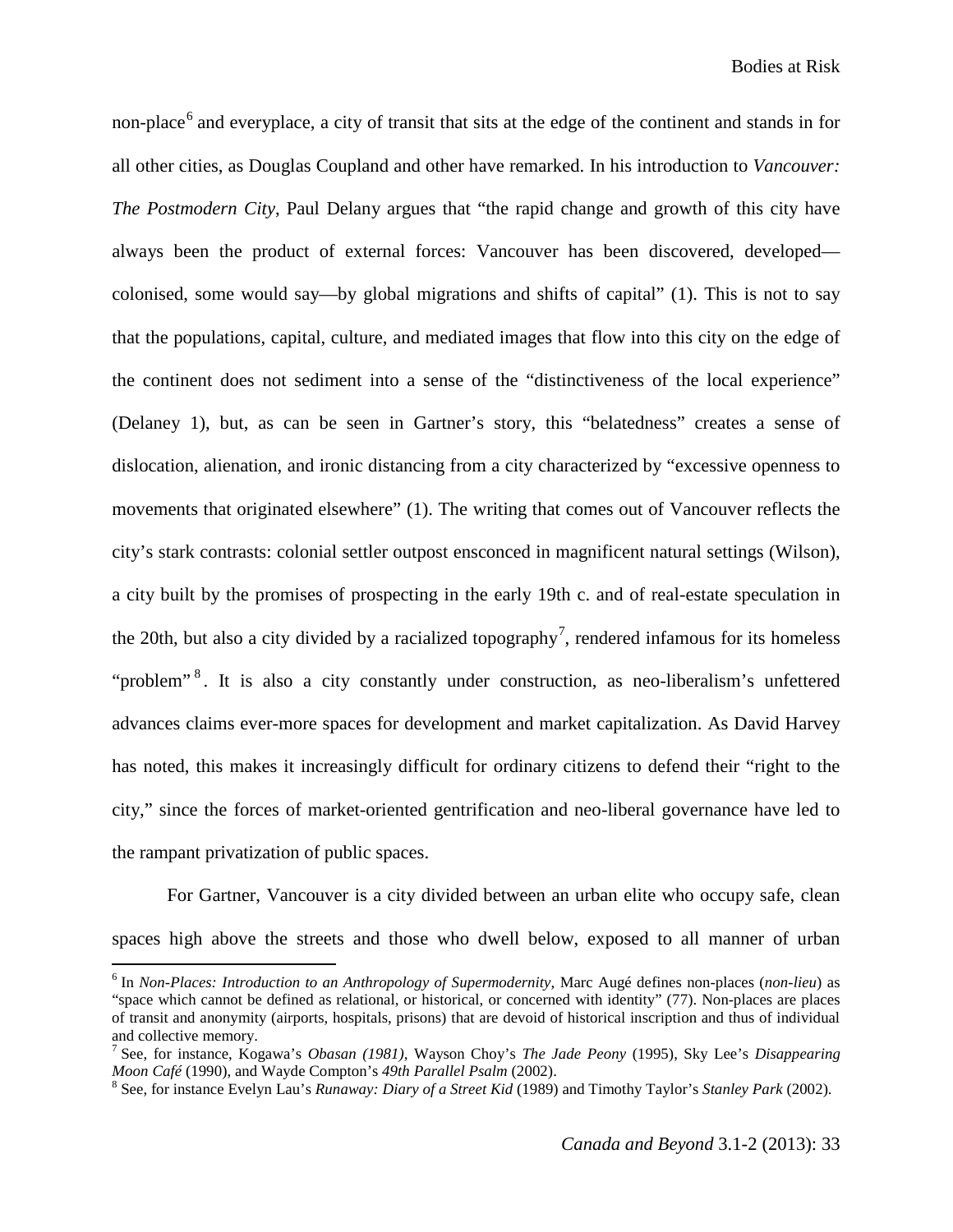dangers and contaminants. After losing her job as program director for one of the city's film festivals, Lewis scrambles by working in an artisanal shop that sells environmentally responsible products. Each day she cuts out colourful wedges of chocolate and vanilla scented soaps that "smelled good enough to eat" (238). A young, visibly homeless girl with green hair comes into the shop one day and scoops up the "apple-mint face mask," which she paints onto her face, transforming herself into a kind of modern-day urban warrior. Each day the green-haired girl returns to the store to sample the vats of creams and jellies and soaps, and when a shocked customer notices what she is doing, she moves away from the "intruder" in fear, as though "her hunger was contagion, or that in her dreadlocked rapaciousness she might actually take a bite of her own clean, lightly perfumed flesh" (256). The homeless girl is seen here not only as a drain on society (an historically common construction of homelessness) but, in Gartner's cynical vision, as cannibalistic predator of the flesh of the desirable citizen. This scandalous act elicits in Lewis "a little tribal beat in the vicinity of her heart. Something deeply carnivorous and sinewy. [...] A clue to her city?" (239). A few days later, the young girl makes another appearance, this time scooping out the green avocado face mask, and "spooning (it) into her mouth with the wooden ladles that were used to mush the stuff into containers" (248). Lewis imagines the street urchin's insides "smooth and poreless and glowing with health while flies buzzed in and out of her algae-covered dreadlocks" (248). This striking reversal of inside and outside, surface and depth inscribed upon the body of the young woman, symbolizes the tension between the fantasy of the clean, ordered city and its more tainted realities. Hunger, want, and dispossession become the bodily hinge or interface upon which the physical space of the commercial city is read, rendering in very stark relief the chasms between the monied elites and the normally invisible homeless. The ostensibly green and environmentally friendly products, which sell the fantasy of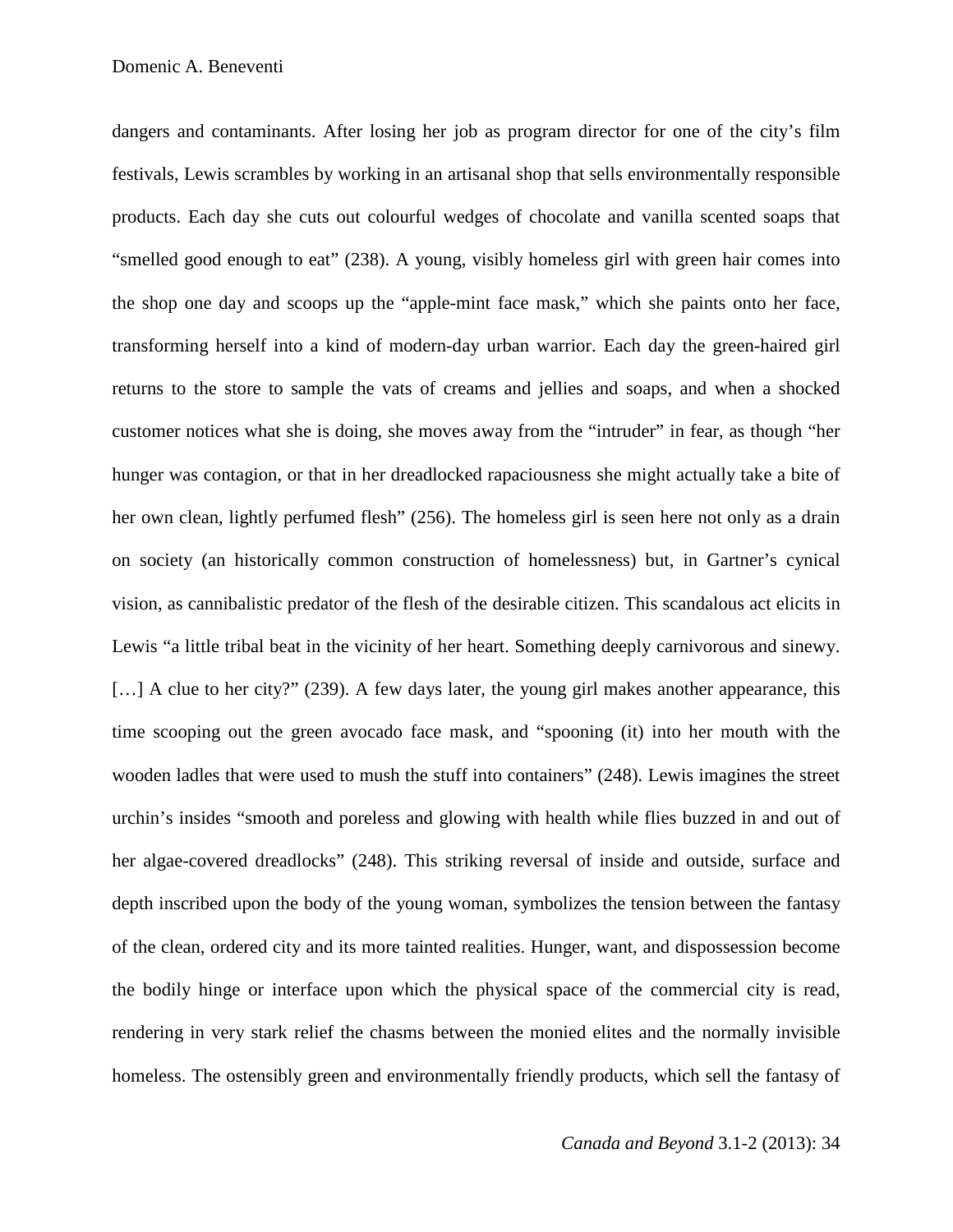sanitized and socially responsible urban existence, is in fact poisoning the homeless girl who has no way to feed herself. Lewis pictures her "in the stainless steel bathroom of a hospital ward desperately gulping generic shampoo from a little bottle while she showered, or gnawing on bars of soap under the thin covers of her cot" (257). Ingesting these toxic materials manifests the immediacy and desperation of hunger for a certain segment of the population of the city, but also symbolizes the desires on the part of the larger population to be cleansed of its own complicity in the continued existence of unwanted populations of homeless and the social and material filth which they come to symbolize. The soaps become a fetishized commodification of urban order which the more well to do residents of the city are able to purchase and thus feel "holy" (249). Even to Lewis, selling the sweet-scented soaps was "a balm to her besieged senses" (247), for she feels an almost visceral fear of urban contamination, and her fascination with the public restrooms of Paris, for instance, not only signals the urban dweller's desire to live free of the dirt which surrounds her, but evokes the never-ending battle between the clean and unclean, seen and obscene, pure and defiled: "there were ancient, subterranean ones, moist like caves, and modern, nuclear-age looking cylinders set along the boulevards […] (which) automatically washed and dried you"  $(246)$ .

The City of Glass is one which forgets its own history, symbolized in the story by an old abandoned house inhabited by homeless squatters that is slated for demolition in order to build "yet another salmon-stucco sixplex" (252). Lila, Lewis's leftist activist friend who loved "things that were sprawling and messy and about to fall apart" (252), stages a protest campaign to save the house from demolition. Rapid development in Vancouver inevitably means the eradication and erasure of the city's Edwardian past, but also the displacement of the city's poor and homeless populations for the sake of real estate profit and gentrification. But Gartner's critical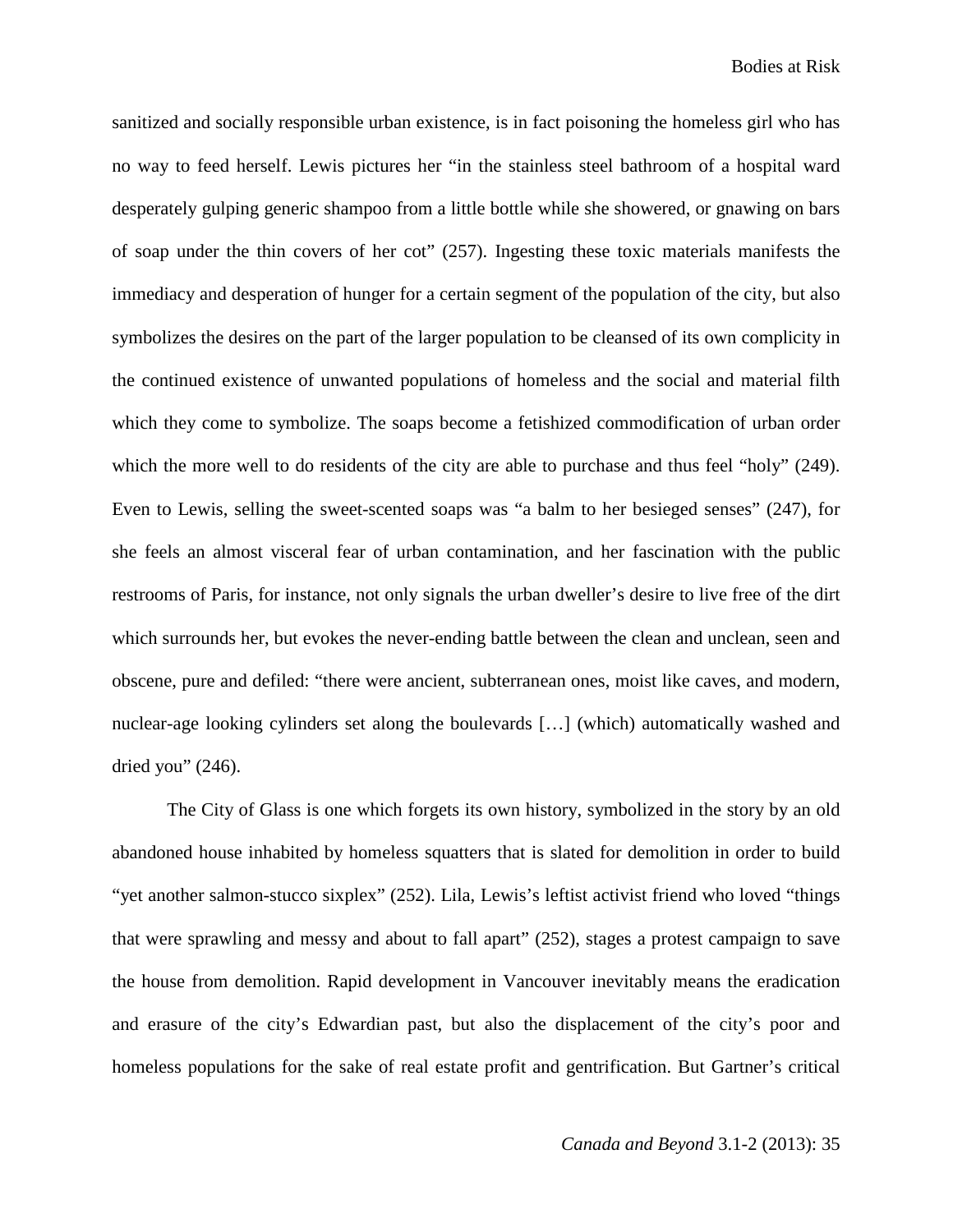eye turns not only to city officials who let this happen, but also to Lila who declares, rather maladroitly, "This is our past. This is us. Ich bin ein Edwardian house!!" (252). The protestors themselves are described as "chubby suburban teenagers [with a] rumbling hunger for something authentic" (253). In Gartner's ironic vision of urban activism, the protest turns into a kind of "happening" where cake is served and protestors can pat themselves on the back for a job well done. Just as the upper middle classes and urban hipsters can feel good about buying environmentally friendly, fair-trade products while turning a blind eye to the social inequalities in their own city, here the protest is presented as a well meaning yet ultimately empty gesture. The homeless invariably remain silent and silenced, out of view.

Lewis remembers a particularly traumatic event which occurred in her previous job, when a woman with a "lived-in look in her eyes" entered her office and set herself on fire when her film was not chosen to be part of the festival program. After the firemen leave and a shaken up Lewis makes her statement to the police, she notices clumps of fire retardant all over her office, "it was an optimistic pink, like fibreglass insulation, like cotton candy" (243). These bright, cheerfully artificial substances, like the artisanal soaps, suggest the ominous dangers of modernday consumer society, where polluting substances are ingested, inhaled, and spread upon the surfaces of the skin. Lewis finds refuge in her cousin's high-rise apartment in the west end of the city, in the "only residential building in the entire city that was earthquake ready" (243). She feels an immediate sense of comfort when she arrives at the entrance to the building, with its sign on the door: "Entercom: enter calm." Her cousin had made the apartment disaster-ready, with 10 gallon kegs of water stored in closets, emergency candles, batteries, and canned food. Pressing her body up flat against the glassed wall, she has a commanding view of the entire city and of Burrard Inlet, which has been so central to the city's development: "it seemed as if she were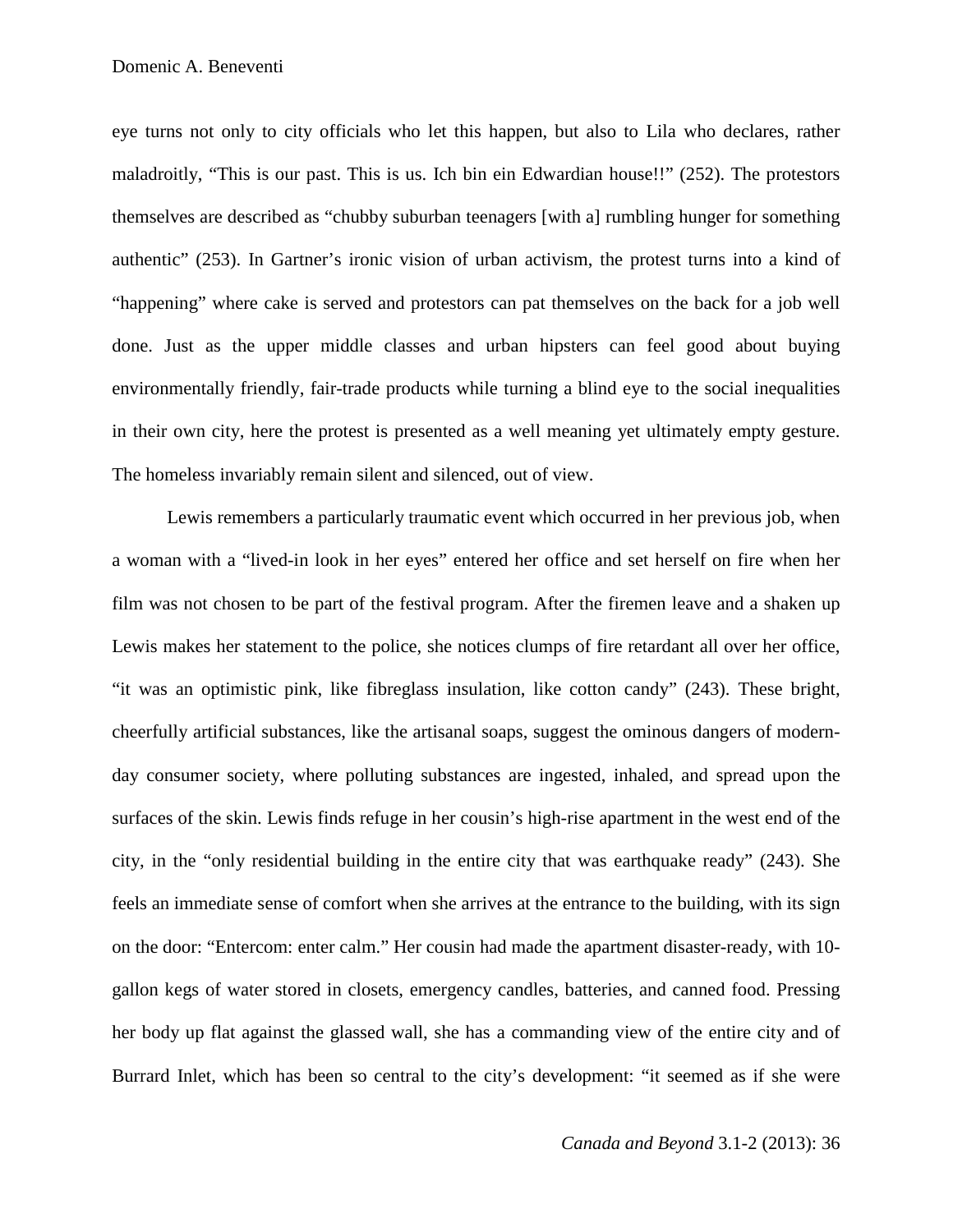actually floating in the air over the inlet over the Taiwanese tankers filled with Polish sailors, over the glowing heaps of slag and slime and sawdust, over the whole twinkling mess down there" (258). This view of the city reveals that escape from urban pollution is ultimately untenable, for concomitant with the rarefied atmospheres of privilege and wealth are the disavowed spaces of dirt, disorder, and residues—the bodily residues of others, the cast-offs of industry, and the residues of capitalism itself—excess labour which is sacrificed to the streets. No matter how hard they try, the elite classes can never fully be free of dirt. At the end of the short story, a cataclysmic earthquake shakes the city, and Lewis makes her way frantically through its streets in order to save the homeless green-haired girl. Making their way back to the relative safety of the Entercomm building, Lewis thinks "the thing to do, would be to lock the door and wait for the city to crumble" (265).

\*\*\*

Toronto has often been fictionalized as a moral urban landscape, its topography characterized by the uneasy tensions between its ravines—symbolizing its psychological and social underbelly (seen, for instance, in Atwood's C*at's Eye*), its physical infrastructure that dwarfs human scales and makes legible the immigrant labour that has too often been placed under erasure (as in Ondaatje's *In the Skin of a Lion*), and finally, a city whose colonial heritage and more contemporary global reach are interrogated by its racialized and de-classed citizenry (seen, for instance, in the work of Austin Clarke and Dionne Brand). Maggie Helwig's *Girls Fall Down* depicts Toronto as an organic machine, a collective body vulnerable to the ruptures, hesitations, and break-downs inherent to all systems—its numerous forces, energies, and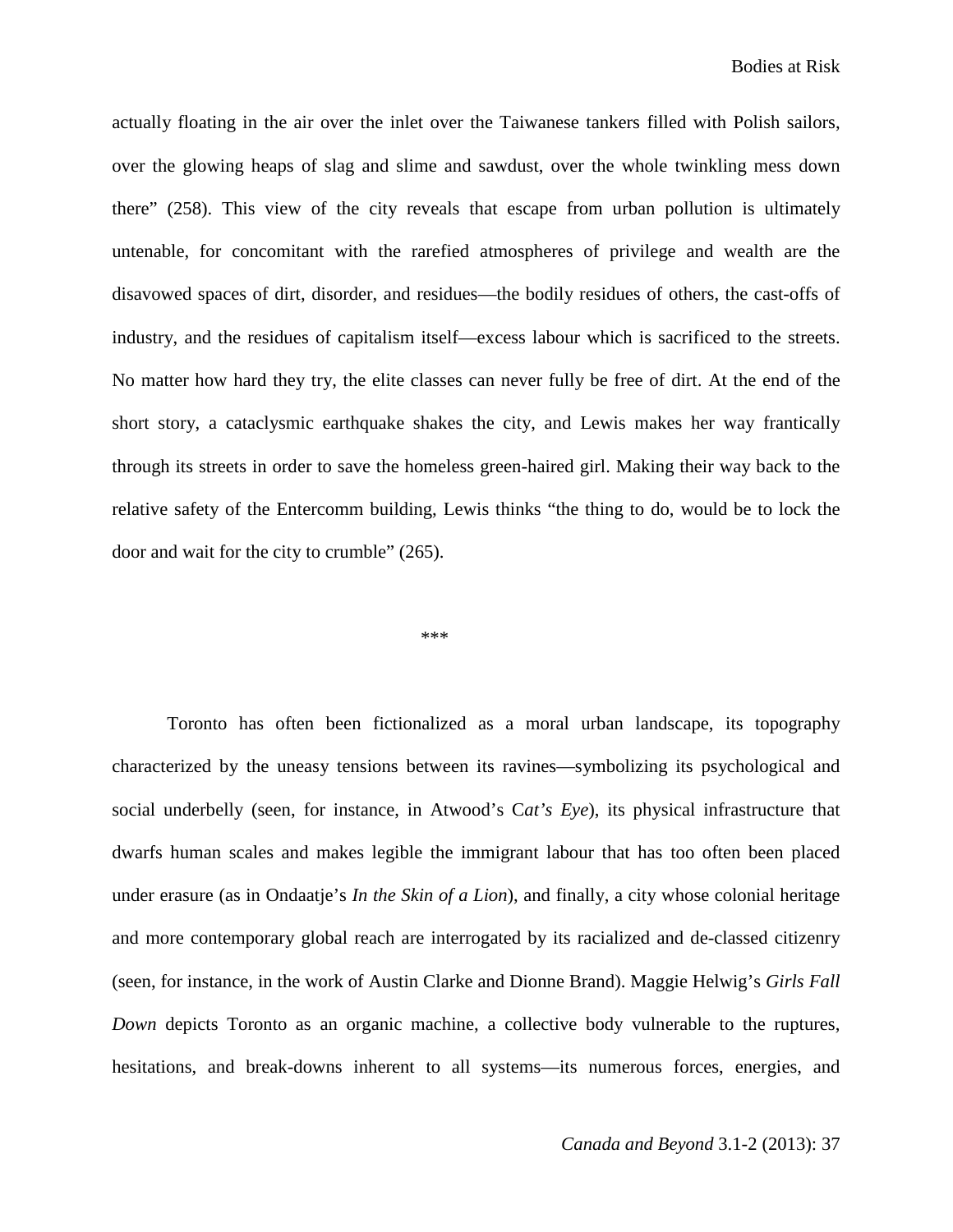pulsations constituting parts of a circulatory system propelled by the demands of global capitalism and by the aleatory movements of desiring, fearful, and sometimes needy bodies. This system of circulation extends to all strata of the built and natural environments—from the clean, hermetically sealed spaces of its skyscrapers above to the underground spaces of its subway below. A breakdown in the system—ostensibly a poison gas attack which occurs suddenly in the city's underground subway—is paralleled by the breakdown of human bodies as they are infected by pollutants, scarred by urban violence, and infected by disease. This systemic failure extends to global locations: from the propitious fall of the stock market which evidences the inherent risks of capitalism, the collective panic over terrorist attacks which show the instabilities of global geopolitics, to the avian flu epidemic and other forms of contagion in the contemporary world which undermine bodily and national boundaries.

The narrative trajectory of the novel traces Susie-Paul's search for Derek, her intellectually gifted schizophrenic twin brother who has gone missing for several months in the urban landscape of Toronto. She is aided in her quest by Alex, an ex-boyfriend with whom she hesitantly rekindles a relationship. Susie's doctoral research is an analysis of the spaces of need in the city, and her dissertation on "relationship networks among homeless and underhoused" (45), is mirrored not only by Alex's photographs of homeless subjects, but by the map of Toronto which hangs over her desk, with its "annotations of green and red ink, a scatter of shelters and homeless communities—the Scott Mission, Seaton House, the cardboard neighbourhood under the arc of Bathurst" (155). The random points, lines, and vectors of movement on the map, which quite literally pinpoints homeless encampments in Toronto, make legible that which is usually hidden from view. As opposed to the mainstream assumption that the homeless are "somehow outside the social world," Susie maintains that they also have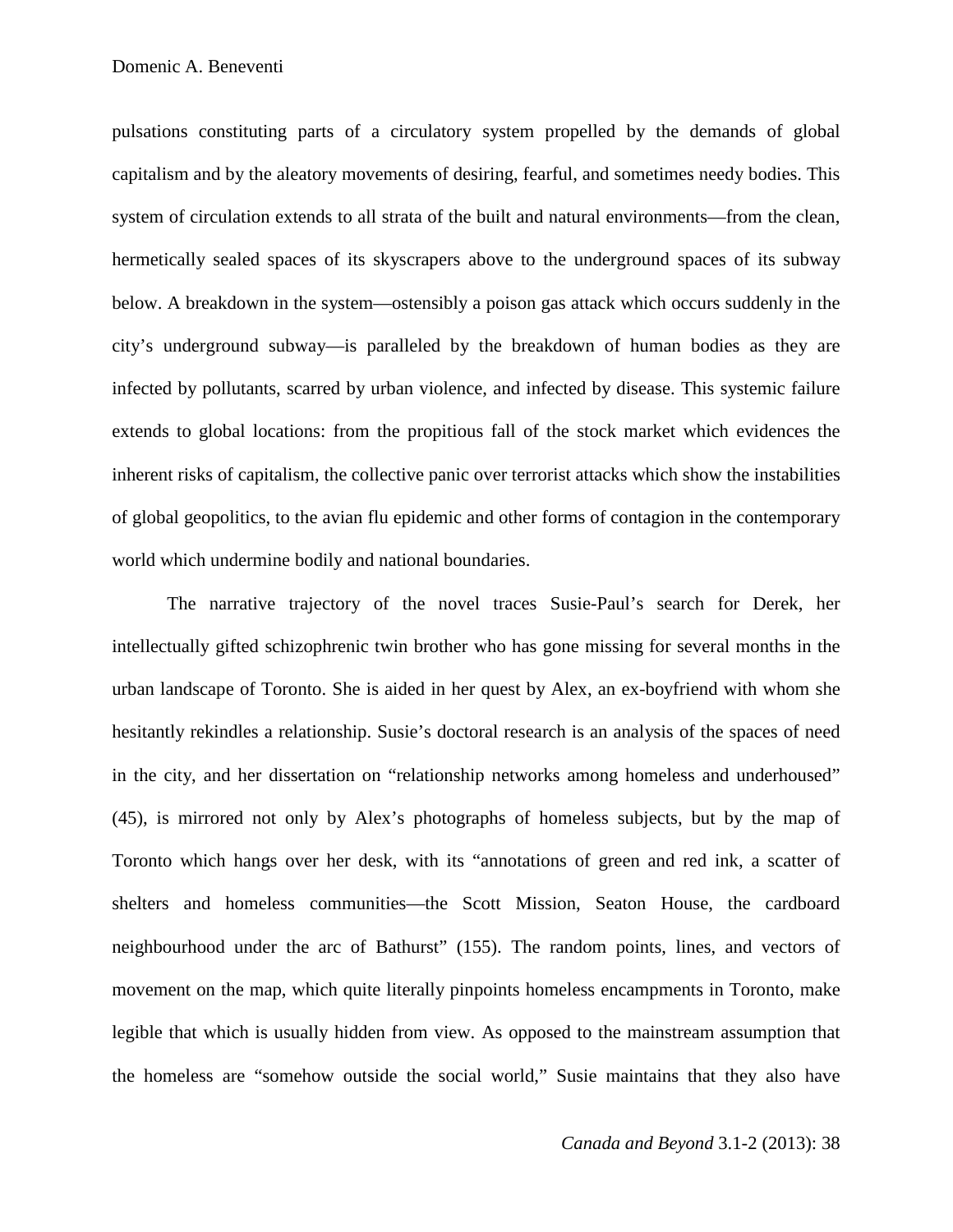"Hierarchies. Networks of acquaintance. […] people they love" (57). The map also evokes the elaborate, detailed drawings which she found in her gifted yet troubled brother's room when they were children: "there was this magic thing about him. Something […] so bright and strange and pinned to his bedroom wall—and I never understood hard science, but they were really beautiful. The structure of things. He understood that" (146).

Alex is a photographer who is ironically losing his sight to the ravages of diabetes: "floaters" in his vision representing "tiny hemorrhages […]; stress-induced explosions of the proliferating blood vessels" (152). The diabetic blood which poisons his bodily integrity parallels the poison gas leaked into the subway system and in a larger sense, to the corrupting excesses of capitalism which concentrates wealth in the higher social and physical strata of the city while leaving the spaces below bereft of material and social comforts. This is seen, for instance, in the photographs of homeless men living in the ravines of Toronto which Alex captures with his "cannibal eye" (50): "blurry shapes of men in sleeping bags among the twisted piles of old machinery" (136), in Derek's meagre home, a tent "pitched under the last wall of the underpass" (138), and the discarded objects that he collects, including books that are "a singularly pressing requirement, the one thing left that resembles his vanished life" (149). The city is here an assemblage of parts that marry the physical city to its socio-economic flows and to the urban flesh of its citizenry; the homeless must survive at the peripheries of social space, taking up residence in the shadow of the city proper, linking capitalism and its residues with representations of an underclass whose proximity to material remnants also marks them as useless and residual, as social excess. It is, as Vojcek, a volunteer at a church soup kitchen explains, evidence of the "terminal stage of capitalism" (163). As Zygmunt Bauman argues in *Wasted Lives: Modernity and its Outcasts*, global populations of the poor have become the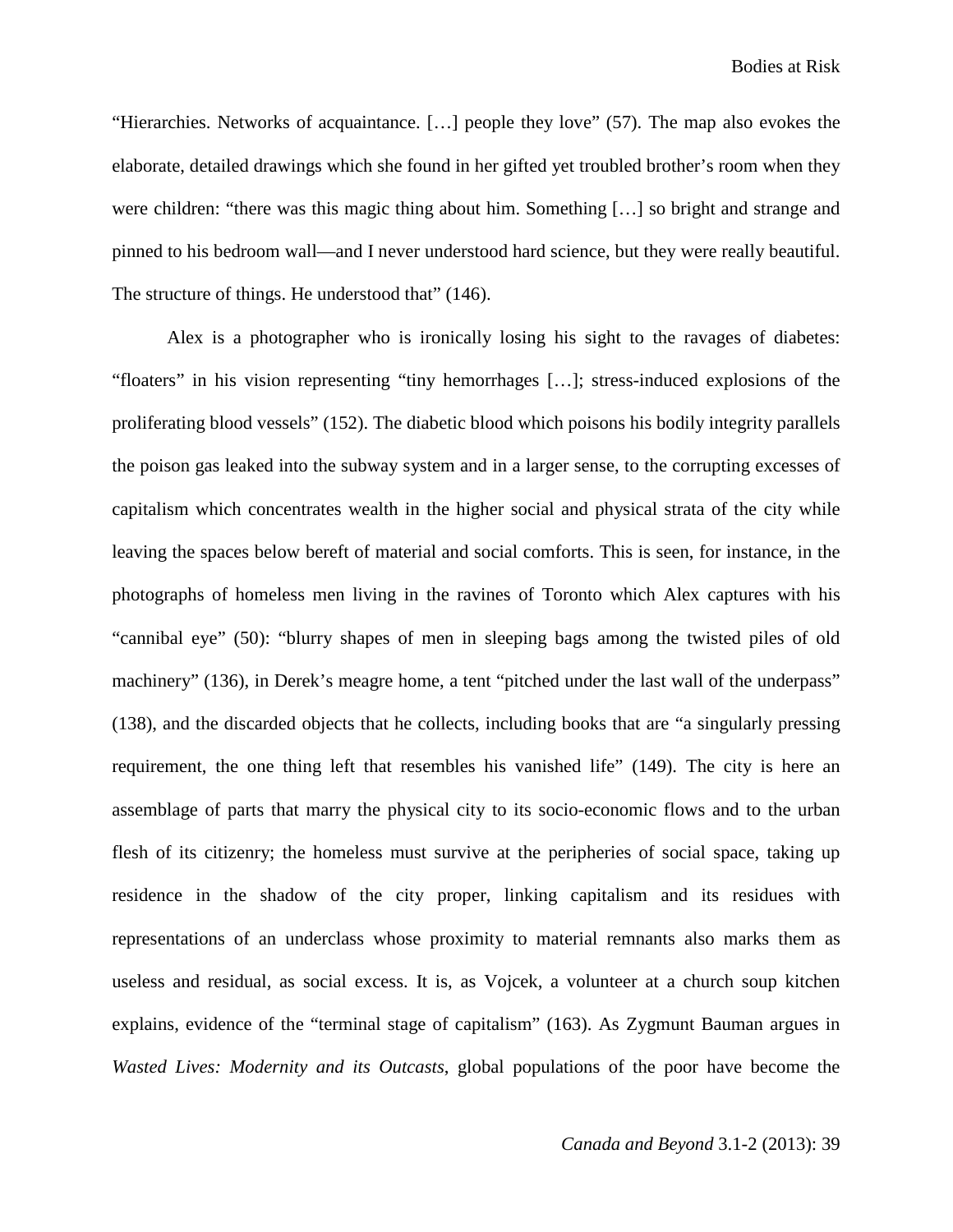"residues" of late modern capitalism and globalization, citing as examples the designed redundancy of consumer products as well as the redundancy of an excess labour force visible in unemployment lines, in homeless populations, and in the growing rubbish-heaps of the third world upon which the world's poorest populations depend for survival: "to be declared redundant means to have been disposed of *because of being disposable*—just like the empty and non-refundable plastic bottle or once-used syringe [...]. [R]outinely, people declared 'redundant' are talked about as mainly a financial problem. They need to be 'provided for'—that is, fed, shod, and sheltered" (12).

When a bomb goes off in a nearby restaurant, rumours circulate that it is part of a terrorist plot or organized crime, more evidence of the "municipal malaise" (163) of increasing senses of anxiety and imminent violence in a city that "used to be all about manual labour […] making things, tangible things. Now, it's all service industries" (199). The dis-embodiment and dematerialization of capital in the globalized city is accompanied by an intensification of material and bodily disruptions and displacements of public space toward its peripheries and depths, into the hidden spaces of poverty and need. As David Harvey makes clear, urbanization, especially in its contemporary neo-liberal form, "has played a crucial role in the absorption of capital surpluses, at ever increasing geographical scales, but at the price of burgeoning processes of creative destruction that have dispossessed the masses of any right to the city whatsoever" (37).

By day, Alex is employed in photographing patients in a hospital emergency room, and slowly becomes inured to the horrific images of the injured patients whose bodies are torn open by violence or accidents. He is haunted, however, by one burn victim whose entire body is exposed, as the flesh was burned away in a vicious assault: "fire flays the skin, stripping it back off the muscle in brittle charring" (126). The patient must be protected in a hermetically sealed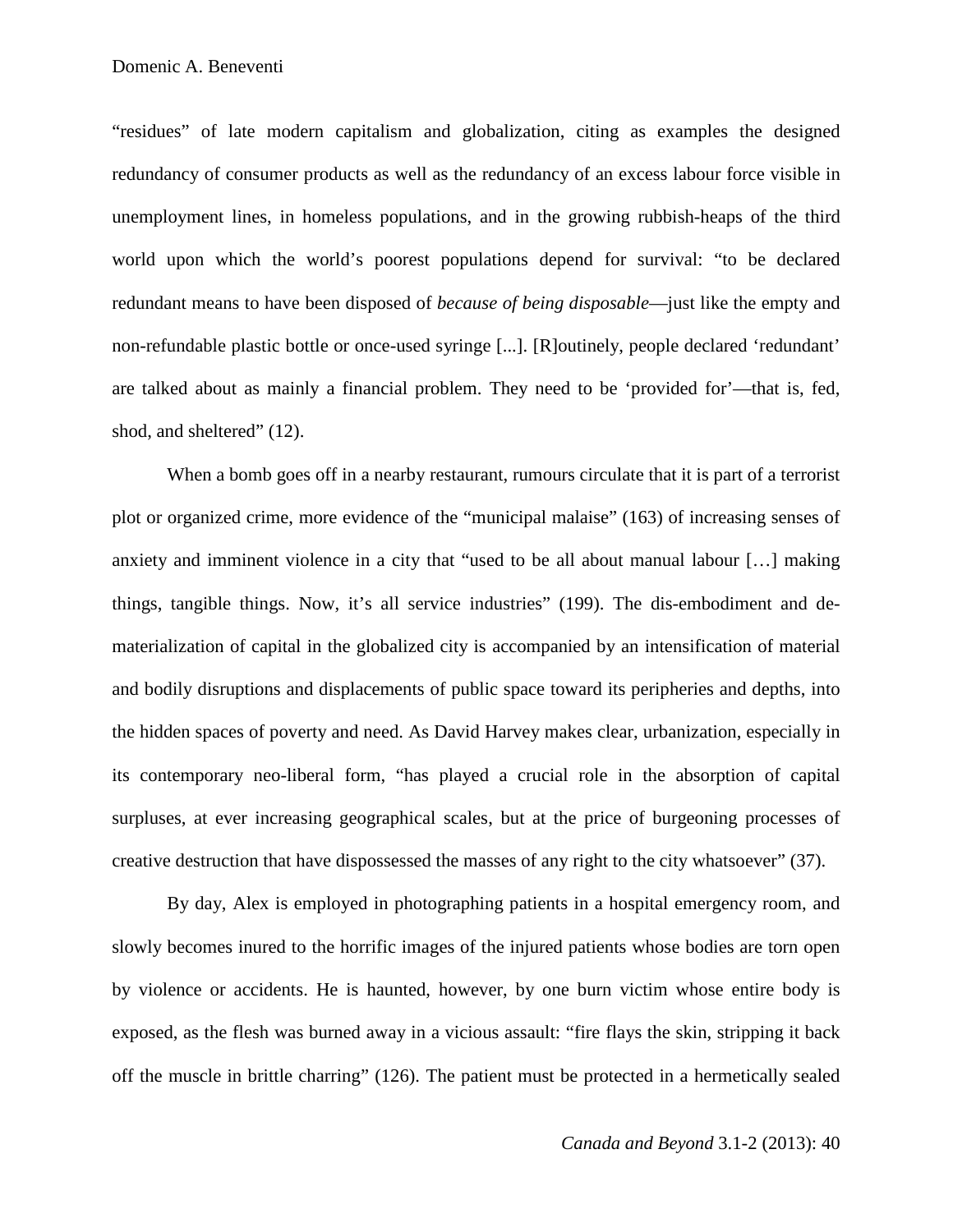environment, pumped with fluids and antibiotics, and if he lives would be "mapped with scars like a lunar surface" (126). The dangers of the urban landscape are here made legible upon the surfaces of the skin, which is no longer able to protect the self from exposure to the outside world. Alex's camera eye also captures meat being packed up by a man at a butcher's stall in the St Lawrence market, as he plays with "the contrast between the slick deep redness of the steaks and the thin and papery skin on the man's gnarled hands" (120). The proximity of bodies thus represents risk, danger, and fear, not only for the burn victim, but also for the population of the city at large as it is exposed to larger and larger networks of circulation.

The first girl to "fall" from the poison gas attack is a "shining privileged girl with glossy hair, bright enough, well-meaning" whose innocence is first corrupted by the advances of one of her teachers, "her thigh still feeling intangibly damp where the geography teacher had put his hand on it after class" (36). Helwig plays upon and reverses the notion of the "fallen woman," from the biblical Eve who is revealed at the end of the novel to be the hidden, hooded figure who spray painted the word "FEAR" all over the city, to the young prostitute who infects Derek, described as a "strung out child with a push-up bra and a chronic cough and track marks, […] and undiagnosed foetal alcohol syndrome" (172). When she is suspected of being the first to introduce the mysterious illness to the homeless population of the city, she is no longer a faceless street-walker but "a vector;" an unpredictable variable in a complex urban order: "the desires of the street move so strangely, so covertly, and they follow no reliable pattern" (173). It is an element of randomness, disorder, and chance "moving the authorities in a way now that it never could before" (172). Here, the failures in the system that had until now been hidden from view (the homeless, the dispossessed) come back to haunt the ordered, everyday world—they are a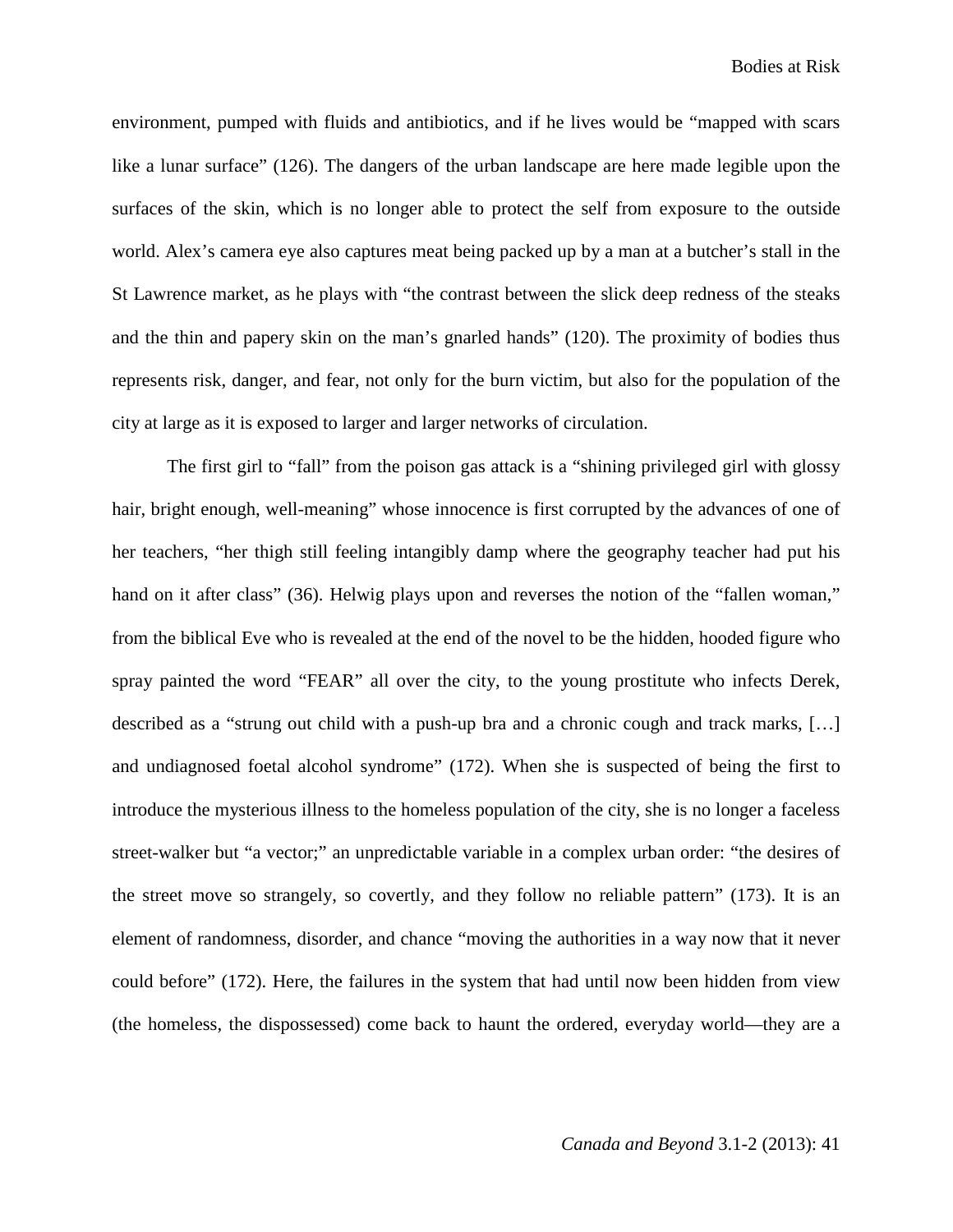shock to the system. As opposed to the image of Toronto as a "city that works,"<sup>[9](#page-17-0)</sup> a clean global nexus of capital, information exchange, and multicultural acceptance, Helwig's novel reflects the sense of anxiety that emerges from the proximity of bodies—where danger is both imaged and real—emerging in the uncertainty of everyday life in a city connected to all other parts of the world: "Across the city, harmless bacteria passed between individuals, carried by airborne particles or traces of saliva or the touch of a hand, our lives marked always by the proximity of others" (128). The natural response to this suffocating bodily proximity is the desire for cleanliness, order, and protection from a dangerous outside, seen in the "anxiety purchases" of a scared population expecting catastrophe: "vitamin C and ginseng tablets, plastic gloves, antibacterial handwipes" (10), or in commuters who ride the subway with white masks over their faces, or in Mrs. Takamura, Alex's neighbour, who obsessively attempts to rid her lowly basement apartment of contaminants, "her hands red and raw, scrubbing the stairs again and again […] she would think of […] some tiny particle borne towards her, […] some flake of poison, of illness, of malign intent" (119). But the system also attempts to "cleanse itself" when it is under attack. The "bloated figures" of the Hazmat teams, "in papery white suits, […] breathing through masks, holding up instruments with dials and lights" (14) appear each time a new incident in the subway occurs. Fear and anxiety also invade the media and public discourse, as images of victims are replayed over and over again on the news, eliciting public panic and fear (72). The city then is not only a physical system that resembles the body under duress, but also

<span id="page-17-0"></span> <sup>9</sup> The epithet of Toronto as "a city that works" was first mentioned by Anthony Astrachan in *Harper's* magazine in December, 1974, and refers to the city's rapid expansion, urban development projects, and the efficiency of its services. It is interesting to note that the positive tag line about the city endured despite the fact that the article is fairly critical of the many problems which plagued the city at the time (and arguably, still do), including the "battlefield of warring jurisdictions" within the city, and the ethnic tensions that lie "beneath this surface happiness:" "class as well as racial divisions may also disturb the Toronto peace. Ethnics who can't escape from poverty are also doubly alienated" (18).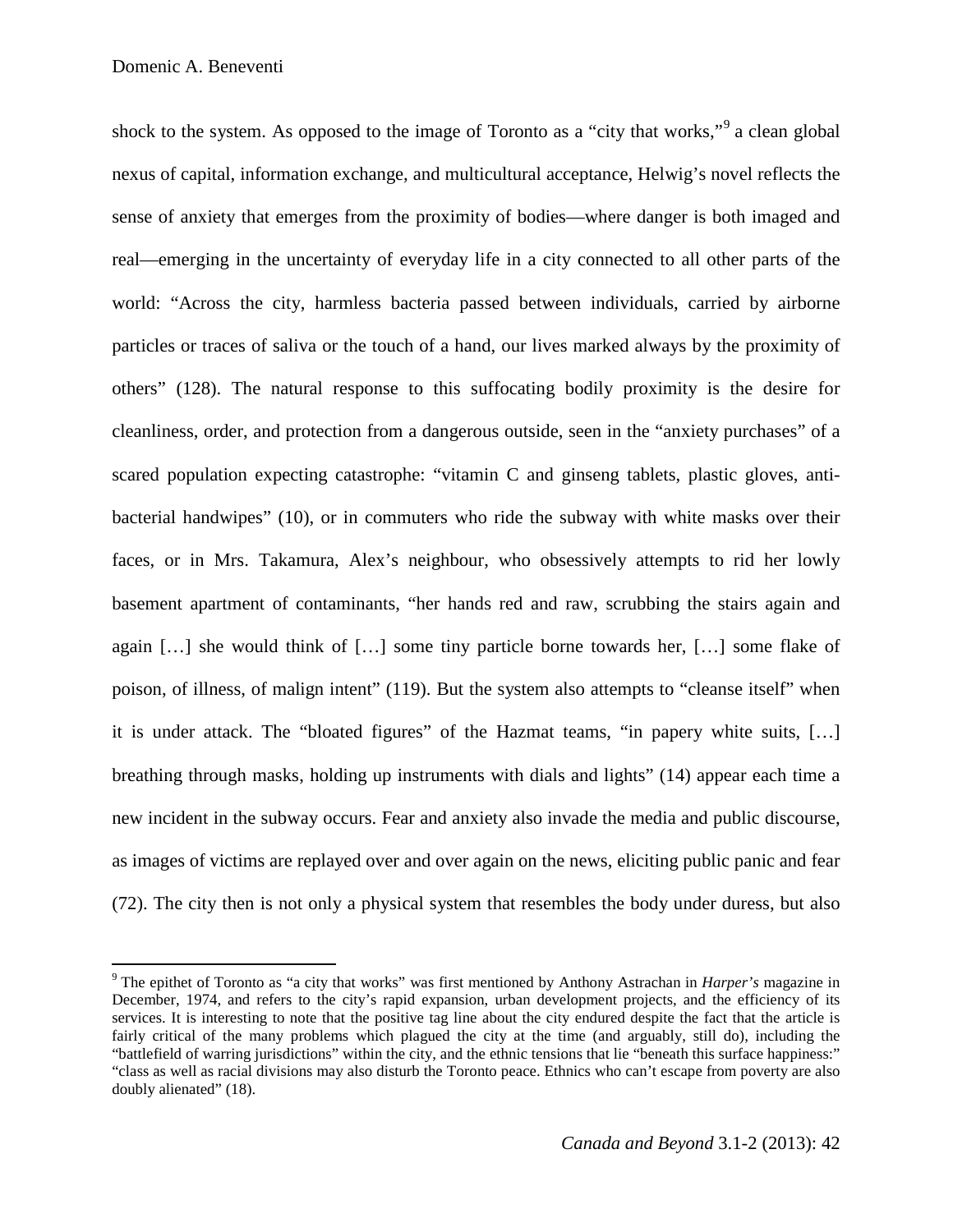exhibits its psychological components—mirroring the collective anxieties that overtake us, the psychology of the crowd which disrupts an ordered public sphere.

In *Fear of Small Numbers: An Essay on the Geography of Anger*, Arjun Appadurai argues that the increasing flows of populations, mediated images, and information technologies have chipped away at the traditional authority of the state and given rise to a new form of "uncertainty" that "create profound doubts about who exactly are among the 'we' and who are among the 'they'" (5). The consequence of this globalized uncertainty is increasing violence that becomes "one of the ways in which the illusion of fixed and charged identities is produced, partly to allay the uncertainties about identity that global flows invariably produce" (7). This violence is evident in military interventions, genocide, and contemporary forms of global terrorism that results from the "clash of civilizations," which Appadurai examines. Violence manifests itself because of the "anxiety of incompleteness" or impossibility of social closure, and is accompanied by "a surplus of rage, an excess of hatred that produces untold forms of degradation and violation, both to the body and the being of the victim" (10). One may argue that this increasing violence is also evident at the smaller scale of the city, where forms of constraint, control, and violence against troubling bodies is the response to a desire to maintain social, economic, ethnic, spatial, and gender hierarchies. Increasingly, the nation is permeable to the influx of foreign capital, migrant populations, and political and social discourses, creating new networks of influence across national borders. It is thus increasingly porous and permeable to potentially dangerous *otherness* of migrant populations as a result of globalization, in terms of class difference seen as threatening to an urban elite, or in terms of the body itself, increasingly put at risk in the biopolitics of moulding bodies and subjectivities in the state's efforts at control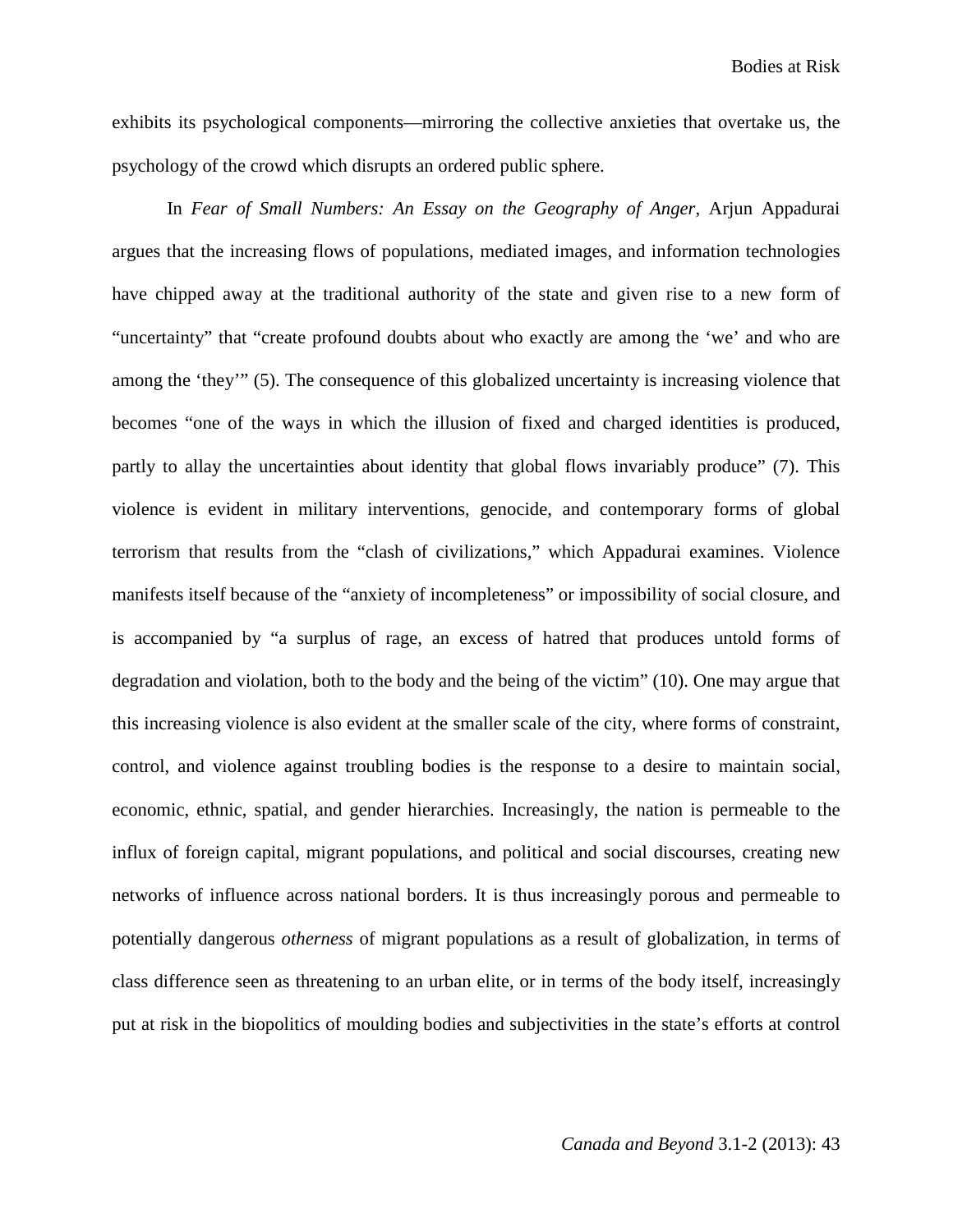and social cohesion.<sup>[10](#page-19-0)</sup> To conclude, urban danger in these texts are not only linked to bodily risks to marginalized subjects in public space, to the invasion of noxious external contaminants on their embodied and psychological selves, but also to the more far-reaching risk of breakdowns in social systems of care, solidarity, and mutual aid.

<span id="page-19-0"></span><sup>&</sup>lt;sup>10</sup> Michel Foucault defines biopower as "the set of mechanisms through which the basic biological features of the human species became the object of a political strategy, of a general strategy of power, or, in other words, how, starting from the 18th century, modern Western societies took on board the fundamental biological fact that human beings are a species" (*Security* 1). The policing of national borders is a form of *biopower* that also operates at the level of individual bodies in the internalized fear of contaminating others.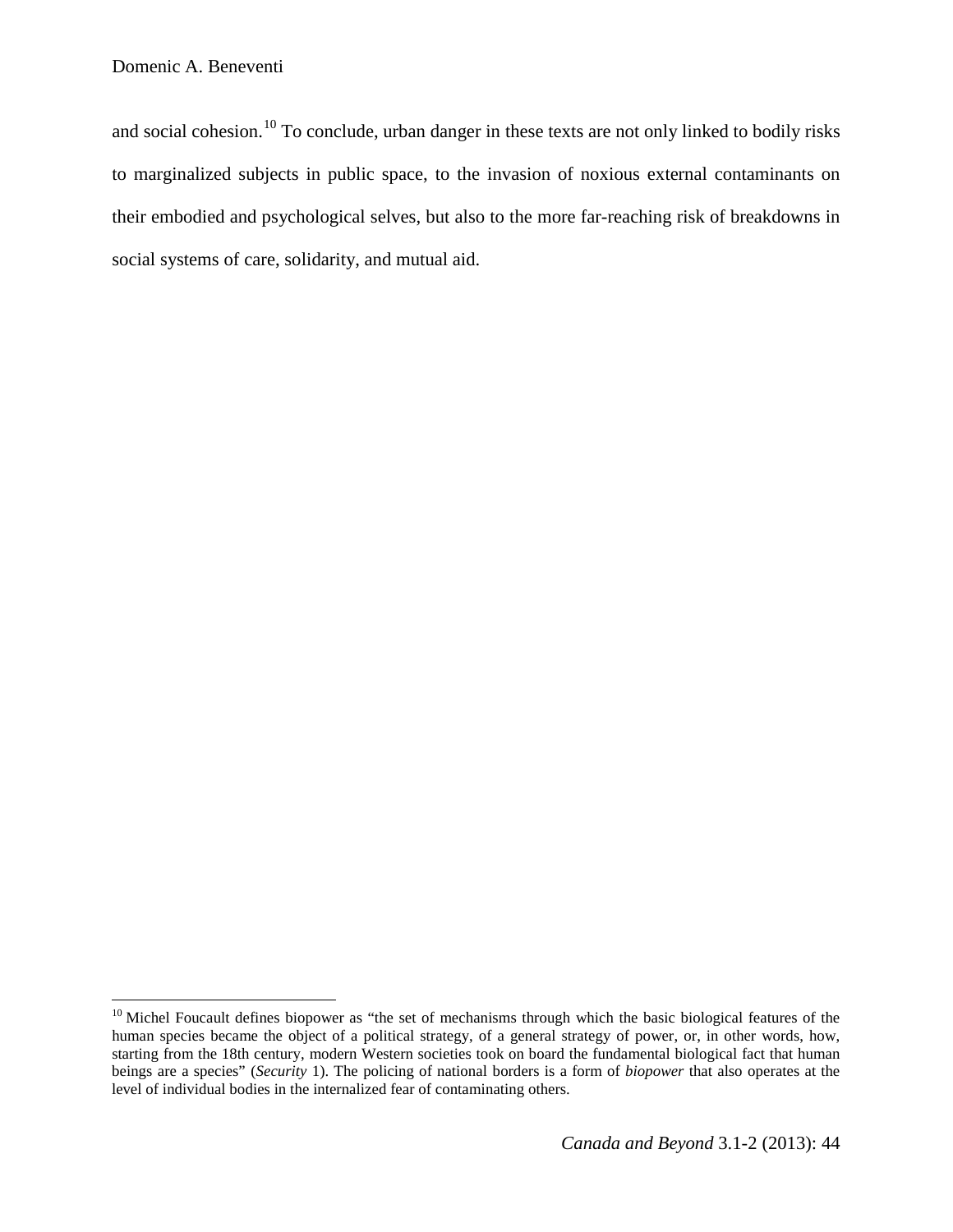Bodies at Risk

## WORKS CITED

- Appadurai, Arjun. *Fear of Small Numbers: An Essay on the Geography of Anger*. Durham: Duke UP, 2006. Print.
- Astrachan, Anthony. "A City that Works." *Harper's*. Dec 1, 1974. 14-19. Print.
- Atwood, Margaret. *Cat's Eye*. Toronto: McClelland and Stewart, 1988. Print.
- Augé, Marc. Non-Lieux. *Introduction à une anthropologie de la surmodernité*. Paris: Seuil, 1992. Print.
- Bauman, Zygmunt. *Wasted Lives: Modernity and Its Outcasts.* Oxford: Polity, 2004. Print.
- Beattie, Steven W. "City of Fear." Rev. of *Girls Fall Down*, by Maggie Helwig. *Quill and Quire* 74.4 (2008): 36. *Canadian Literary Centre*. Web. July 20 2013.
- Bonnel, J. "Toronto's Underworld: the Don River Valley as a 'Repository for Undesirables.'" Canadian Historical Association Presentation, June 2008.

[https://maps.library.utoronto.ca/dvhmp/resources/56-Bonnell.pdf.](https://maps.library.utoronto.ca/dvhmp/resources/56-Bonnell.pdf) Accessed October 2, 2012.

- Cohen, William A, and Ryan Johnson. *Filth: Dirt, Disgust, and Modern Life*. Minneapolis: U of Minnesota P, 2005. Print.
- Coupland, Douglas. *City of Glass: Douglas Coupland's Vancouver*. Vancouver: Douglas & McIntyre, 2000. Print.
- Delany, Paul. *Vancouver: Representing the Postmodern City*. Vancouver: Arsenal Pulp, 1994. Print.
- Douglas, Mary. *Purity and Danger: An Analysis of Concepts of Pollution and Taboo*. New York: Praeger, 1966. Print.
- Edwards, Justin D, and Douglas Ivison. *Downtown Canada: Writing Canadian Cities*. Toronto: U of Toronto P, 2005. Print.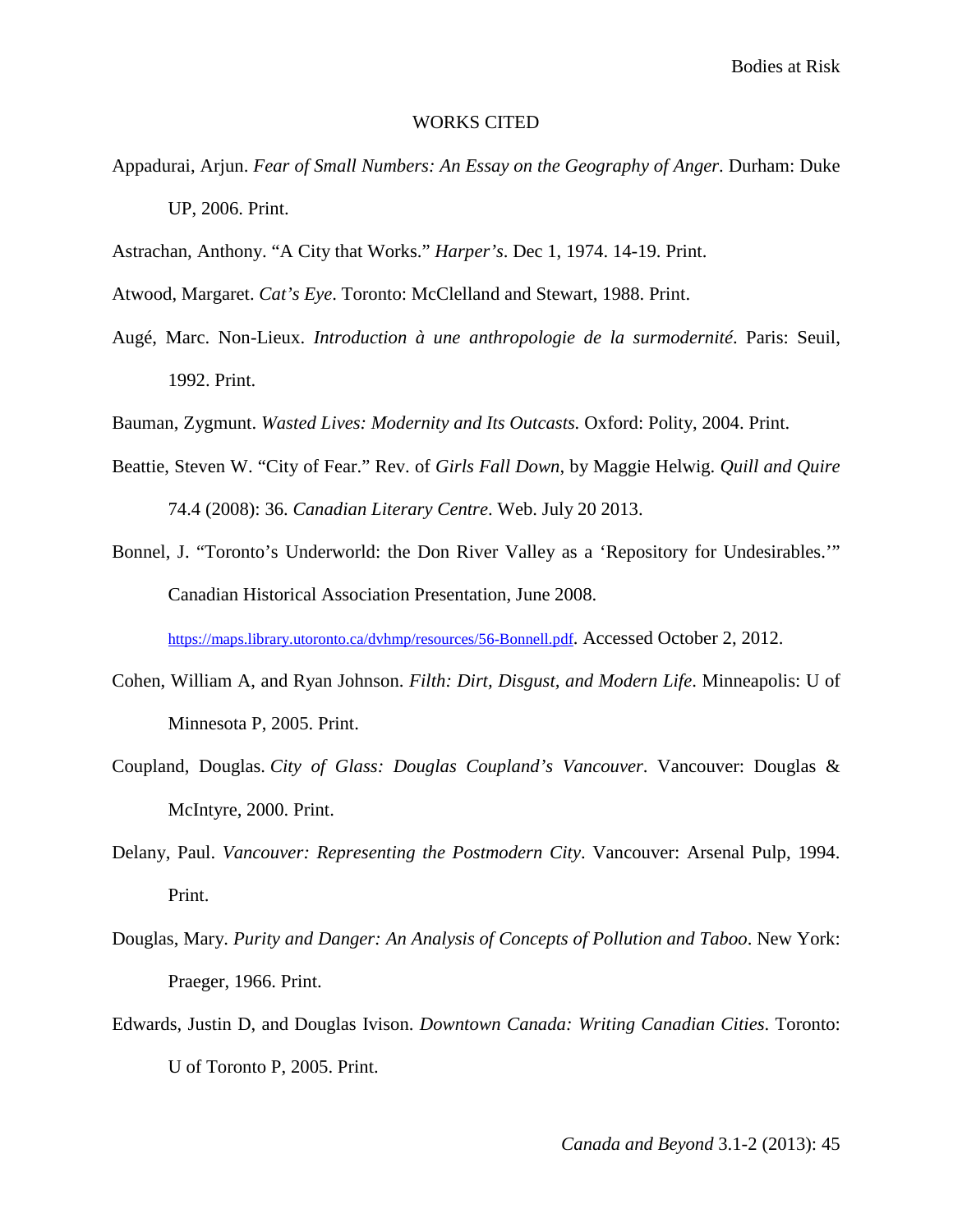- Foucault, Michel. *The History of Sexuality*. *Vol. 1: An Introduction.* Trans. Robert Hurley. New York: Pantheon Books, 1978. Print.
- ---. *Security, Territory, Population: Lectures at the Collège de France 1977–1978.* Trans. Graham Burchell. New York: Picador, 2009. Print.

Gartner, Zsuzsi. *All the Anxious Girls on Earth*. Toronto: Key Porter Books, 1999. Print.

Grosz, Elizabeth. *Space, Time and Perversion. Essays on the Politics of Bodies*. New York: Routledge, 1995. Print.

---. *Volatile Bodies. Toward a Corporeal Feminism*. Bloomington, IN: Indiana UP, 1994. Print.

- ---. "Body Politic and Political Bodies." *Philosophy and the* City. Ed. Sharon M. Meagher. State U of New York P, 2008. Kindle AZW file.
- Harvey, David. "The Right to the City." *New Left Review* 53 (Sept-Oct. 2008): 23-40. Print.

Helwig, Maggie. *Girls Fall Down*. Toronto: Coach House Books, 2008. Print.

---. Interview by Sherie Posesorski. *Books in Canada. The Canadian Reviews of Books*. Web. [http://www.booksincanada.com/article\\_view.asp?id=3290.](http://www.booksincanada.com/article_view.asp?id=3290) Accessed July 20, 2013.

Massey, Doreen. *Space, Place, and Gender*. Minneapolis, MN: U of Minnesota P, 1994. Print.

Ondaatje, Michael. *In the Skin of a Lion: A Novel*. Toronto: McClelland and Stewart, 1987. Print.

Ratsoy, Ginny. "Mediations: Vocations and Fiction." Rev. of *All the Anxious Girls on Earth*, by

Zsuzsi Gartner*. Essays on Canadian Writing* 72 (Winter 2000), 85-92. Print.

Sibley, David. "The Binary City." *Urban Studies* 38.2 (2001): 239-250. Print.

- Stewart, Kathleen. "Worlding Refrains." *The Affect Theory Reader*. Ed. Melissa Gregg and Gregory J. Seigworth. Durham, NC: Duke UP, 2010. 339-353. Print.
- Wallenstein, Sven-Olov. "Introduction." *Foucault, Biopolitics, and Governmentality.* Ed. Jakob Nilsson and Sven-Olov Wallenstein. *Södertörn Philosophical Studies* 14 (2013): 7-34.